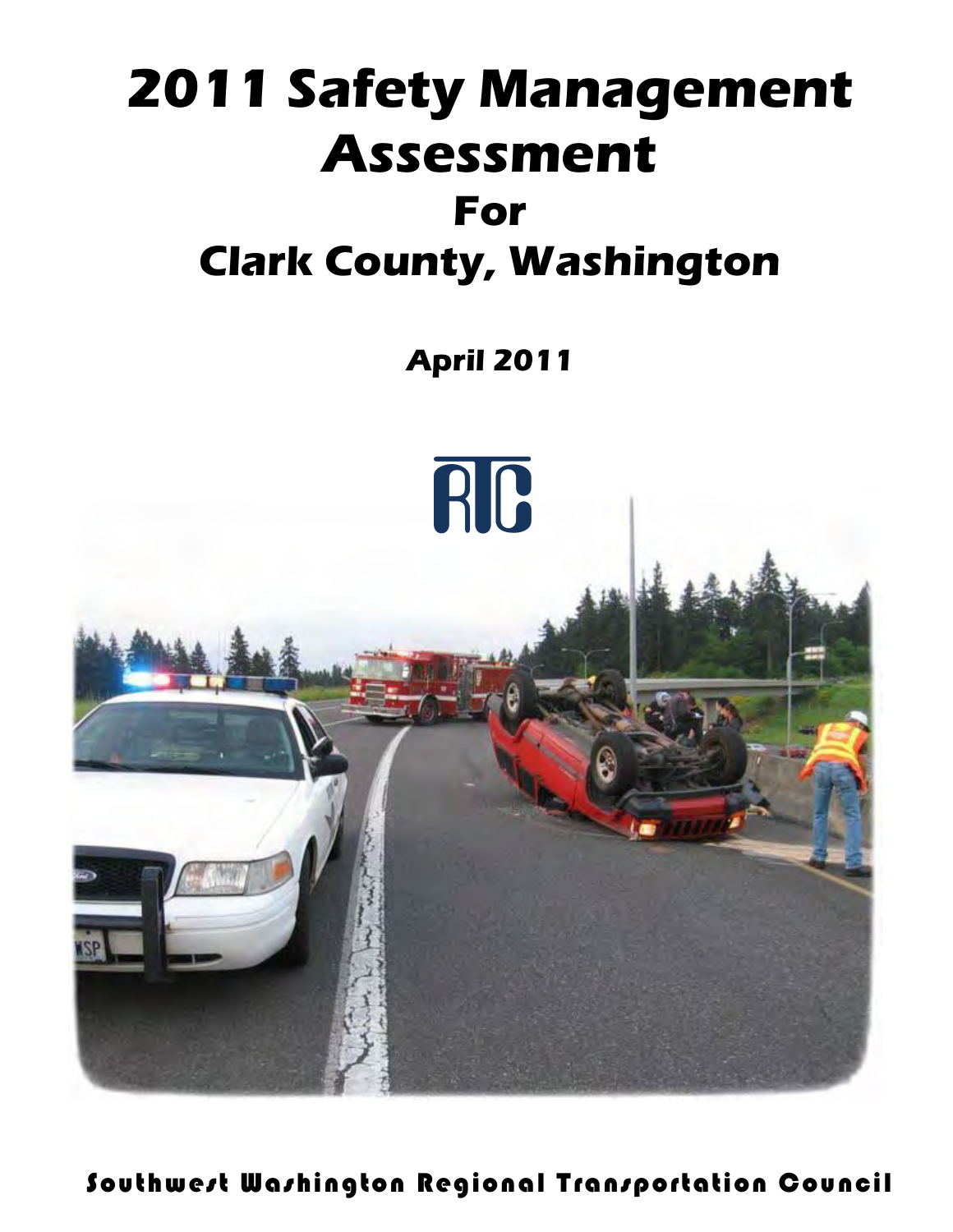*Cover: Photograph from The Columbian*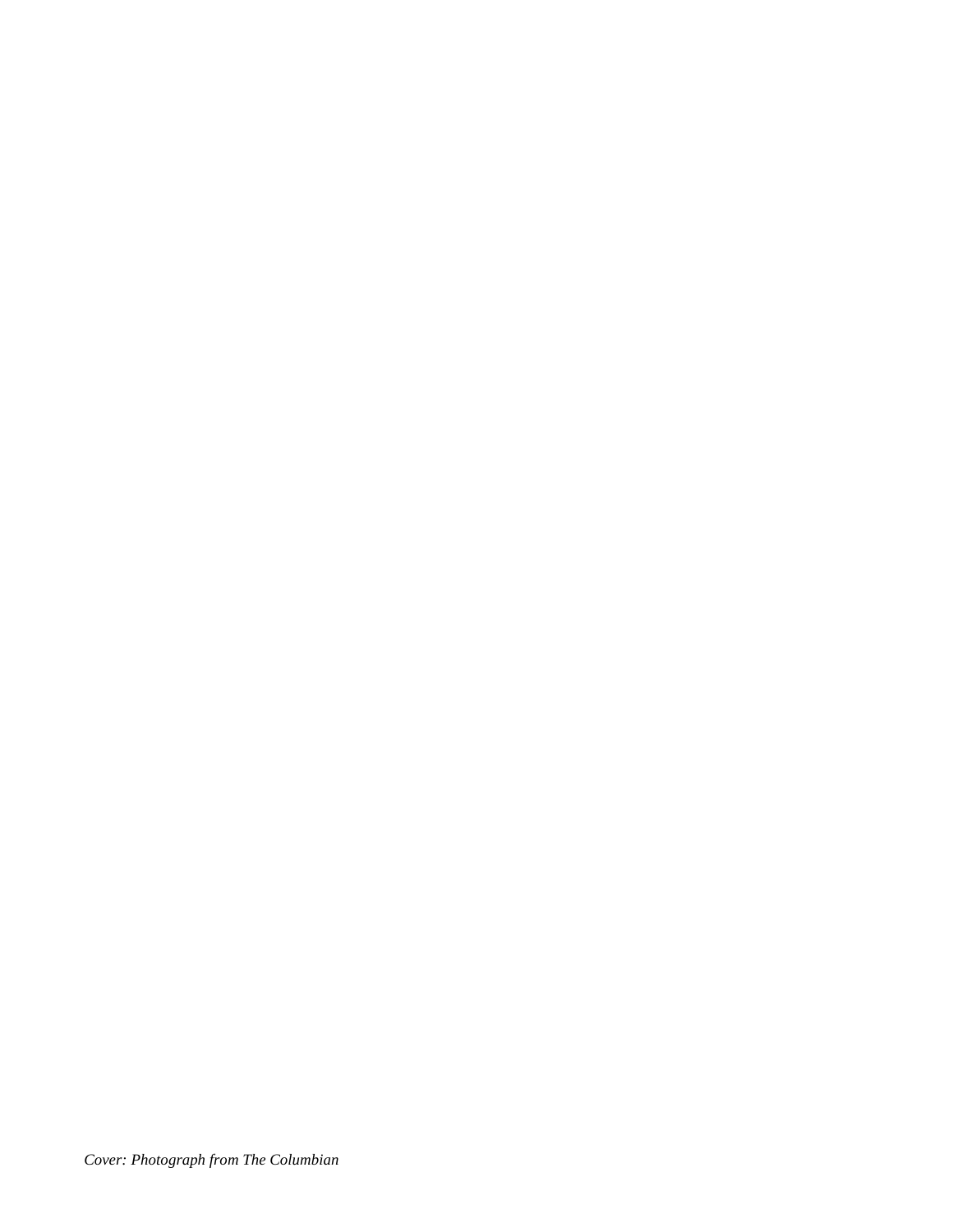# **2011 SAFETY MANAGEMENT ASSESSMENT**

# **for Clark County, Washington**

**Published: April 2011** 

**Preparation of this Report was funded with federal and local funds**

**Southwest Washington Regional Transportation Council (RTC) PO Box 1366 Vancouver, WA 98666-1366 360-397-6067**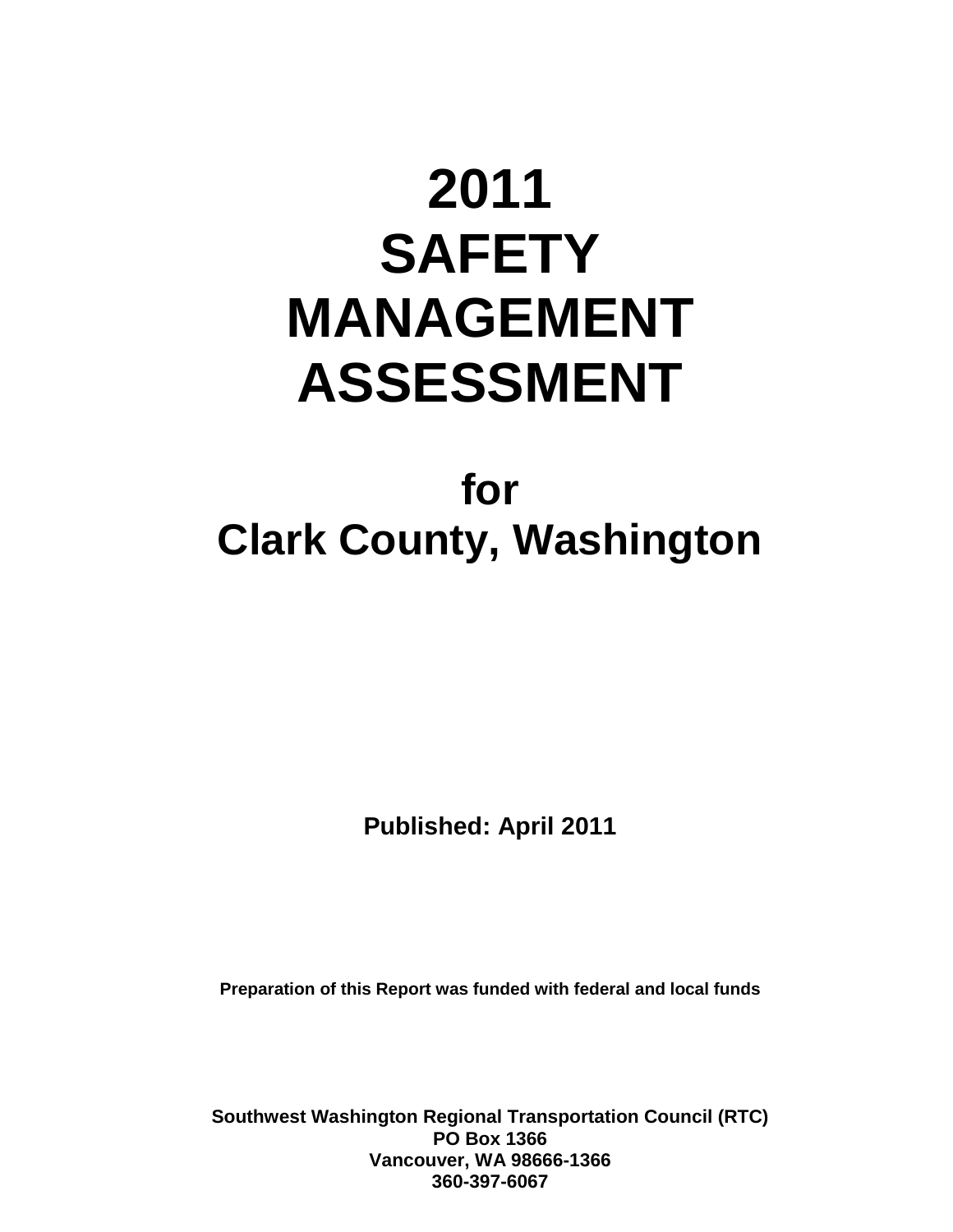#### **Title VI Compliance**

The Southwest Washington Regional Transportation Council (RTC) assures that no person shall, on the grounds of race, color, national origin, or sex as provided by Title VI of the Civil Rights Act of 1964 and the Civil Rights Restoration Act of 1987 (P.L. 100.259), be excluded from participation in, be denied the benefits of, or be otherwise subjected to discrimination under any program or activity. RTC further assures that every effort will be made to ensure nondiscrimination in all of its programs and activities, whether or not those programs and activities are federally funded.

#### **Americans with Disabilities Act (ADA) Information:**

Materials can be provided in alternative formats by contacting Southwest Washington Regional Transportation Council (RTC)

(360) 397-6067 or info@rtc.wa.gov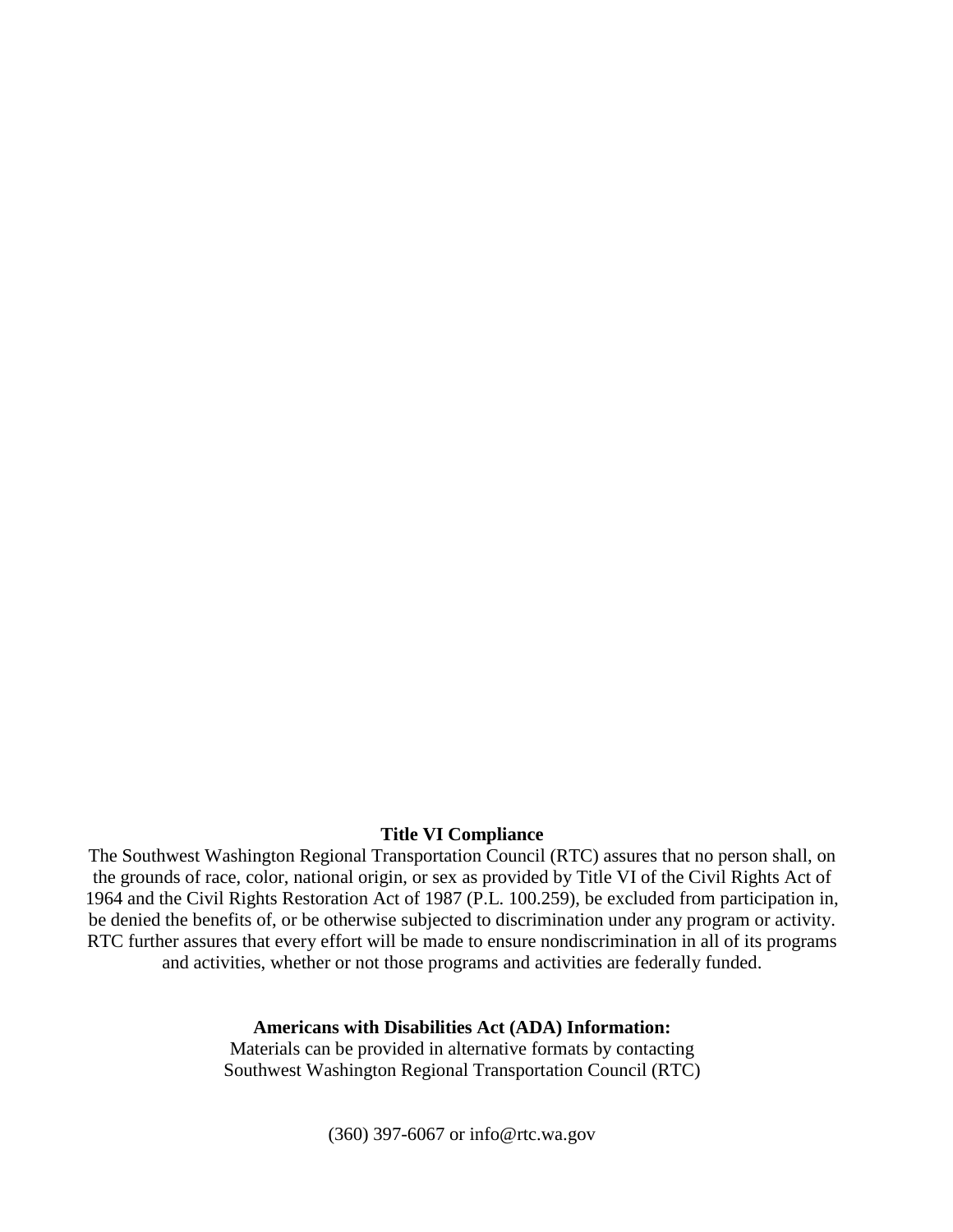# **TABLE OF CONTENTS**

| D. Washington State's Strategic Highway Safety Plan - Target Zero 2 |  |
|---------------------------------------------------------------------|--|
|                                                                     |  |
| <b>CHAPTER II. CLARK COUNTY COMPARISON TO TARGET ZERO 5</b>         |  |
|                                                                     |  |
|                                                                     |  |
| <b>CHAPTER III. CLARK COUNTY HIGH COLLISION INTERSECTIONS  13</b>   |  |
|                                                                     |  |
|                                                                     |  |
|                                                                     |  |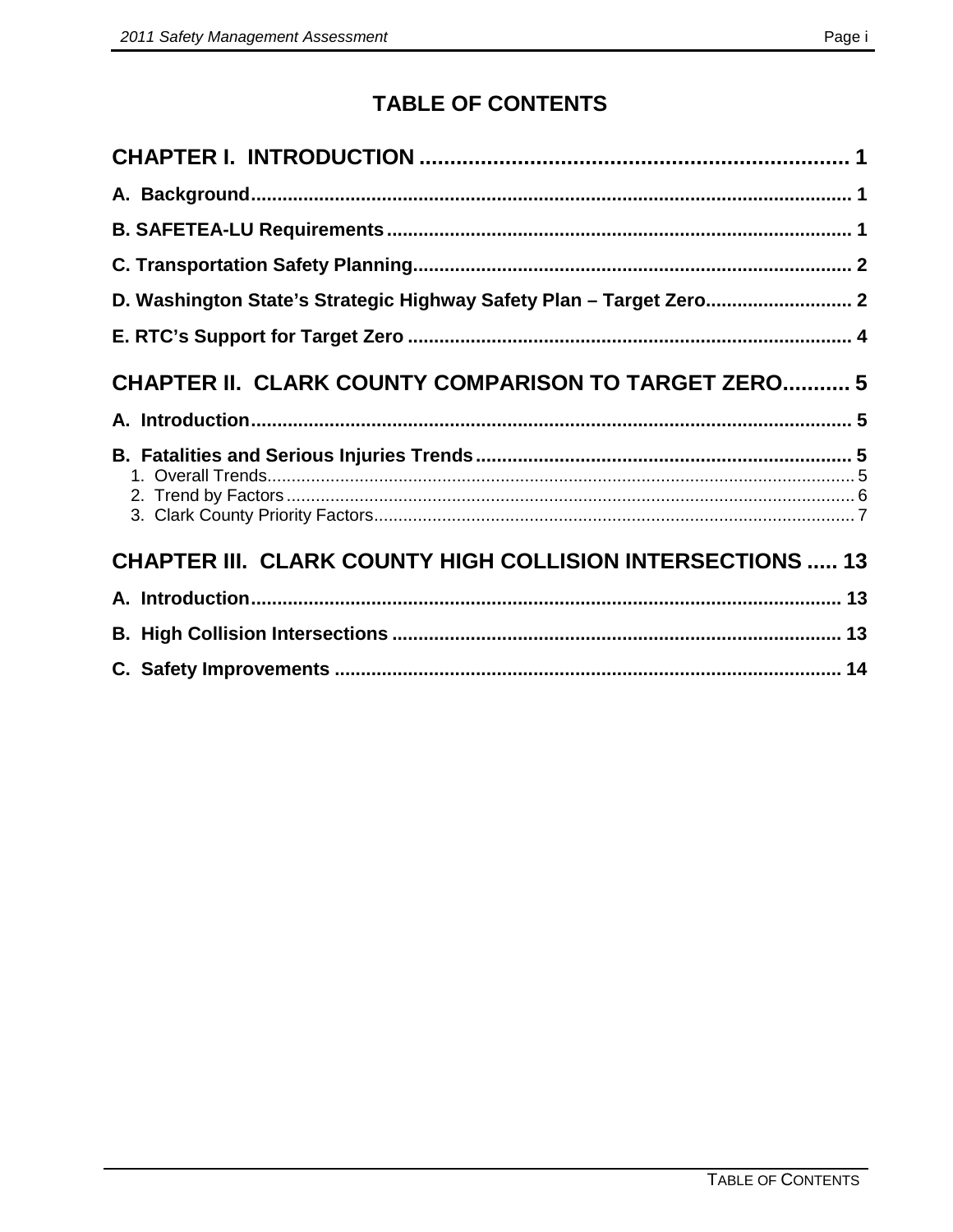# **LIST OF FIGURES**

| Figure 9 – Fatalities Involving Opposite Direction Multi-Vehicle Collisions  10 |  |
|---------------------------------------------------------------------------------|--|
|                                                                                 |  |
|                                                                                 |  |
| Figure 12 – Clark County High Collision Intersections by Total Collisions  17   |  |
| Figure 13 – Clark County High Collision Intersections by Collision Rate  18     |  |

# **LIST OF TABLES**

| Table 1 – Washington State and Clark County – Comparison of Factors Involved in |  |
|---------------------------------------------------------------------------------|--|
|                                                                                 |  |
|                                                                                 |  |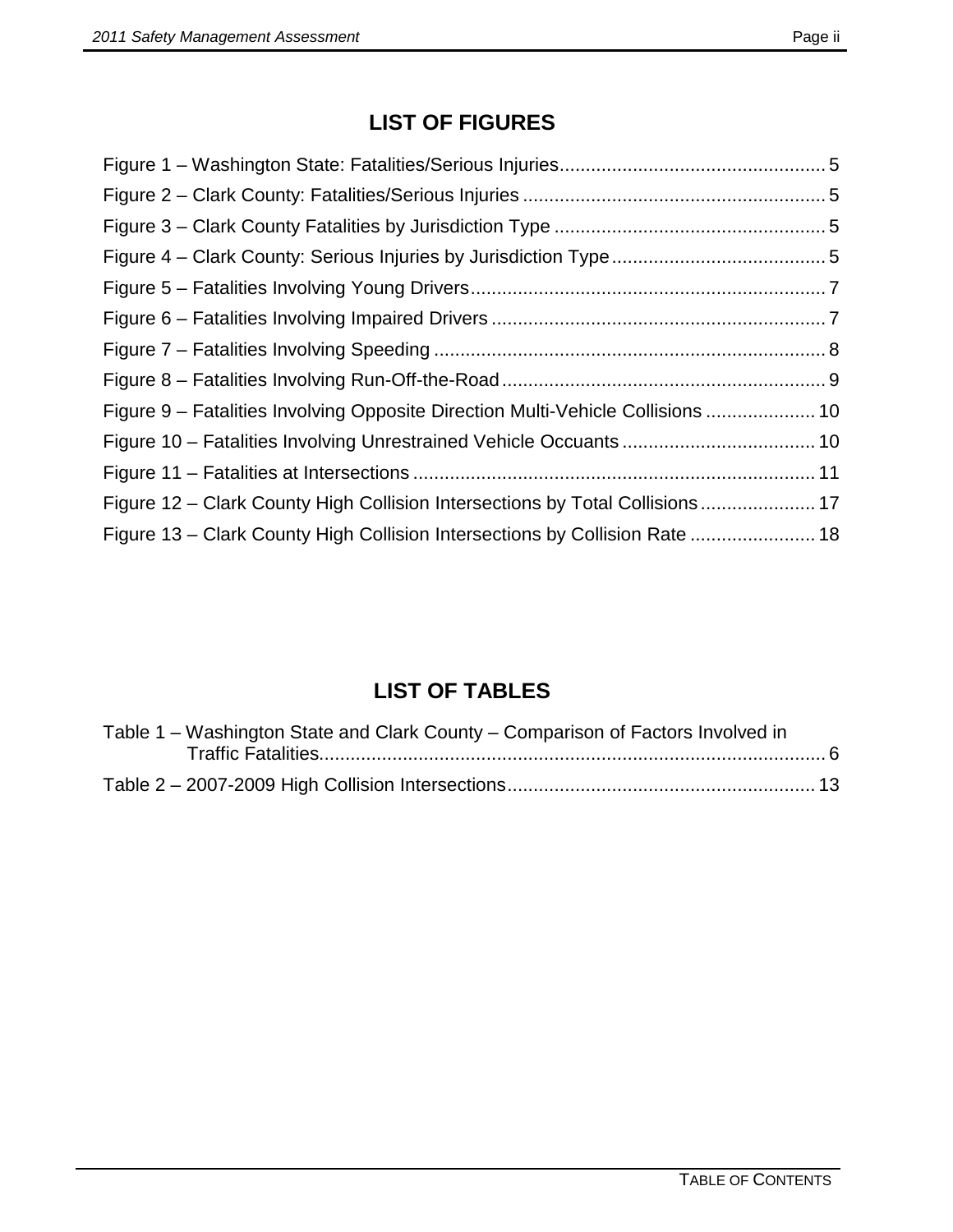# **CHAPTER I. INTRODUCTION**

Safety for all modes of travel is an important component of the metropolitan transportation planning process. This is true for the Clark County, Washington region, where Southwest Washington Regional Transportation Council (RTC) serves as the Metropolitan Planning Organization (MPO) for Clark County, Washington.

Clark County is located in the southwestern part of the state of Washington. Urban Clark County is part of the northeast portion of the Portland-Vancouver-Beaverton Metropolitan Area.

*The Safe, Accountable, Flexible, Efficient Transportation Equity Act: A Legacy for Users* (SAFETEA-LU) designated safety as a new, stand-alone planning factor and mandated that Metropolitan Planning Organizations develop a Safety Element as part of their long-range transportation plans.

This Safety Assessment is intended to be a component piece of the Metropolitan Transportation Plan for Clark County.

#### **A. BACKGROUND**

The U.S. Department of Transportation, through the Federal Highway Administration (FHWA) and the Federal Transit Administration, defines safety as freedom from unintentional harm.

Transportation safety research has shown that most collisions are preventable. The largest contributing factor in collisions is the behavior of the users of the transportation system. Many collisions could be avoided if users of the transportation system obeyed laws, avoided distractions, took appropriate

precautions, and focused on the task at hand.

In addition to user behavior, the transportation system needs to be designed, maintained, operated, and managed with the safety of all users in mind. The transportation system should serve its purpose without endangering the people who use it.

According to FHWA, there were approximately 5.8 million motor vehicle crashes in the United States in 2008 with the number of traffic fatalities reaching its lowest level since 1961. Even so, 2008 traffic collisions resulted in approximately 37,300 fatalities and 2.35 million injuries. According to Washington State's Strategic Highway Safety Plan 2010, Washington State is following national trends and is seeing a decline in fatality rates.



*The Columbian*

### **B. SAFETEA-LU REQUIREMENTS**

Transportation professionals have long recognized the need for an organized approach to transportation safety. With the passage of SAFTEA-LU in 2005, additional funding was made available for the application of procedures to enhance transportation safety efforts.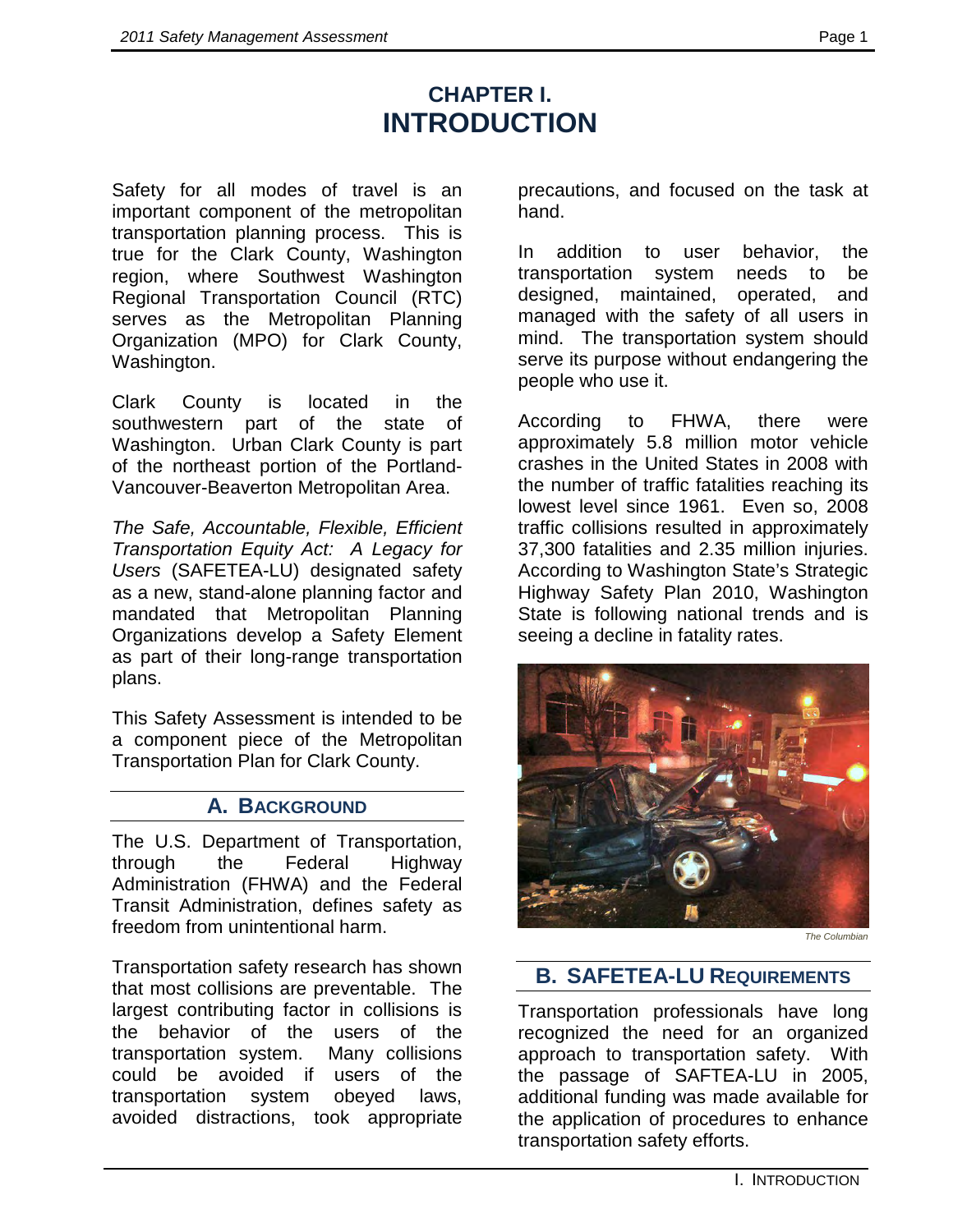With SAFETEA-LU, a new core Highway Safety Improvement Program (HSIP) was established with the goal of reducing highway fatalities. The aim is for the Highway Safety Improvement Program to accomplish this by the prioritization of infrastructure safety funds and the implementation of strategic highway safety planning.

As part of the Highway Safety Improvement Program, funds were specifically set aside for a *Railway-Highway Crossings Program* and a *High Risk Rural Roads Program*. Additional federal and state programs also support safety improvements.

Under the Highway Safety Improvement Program, states must prepare a Strategic Highway Safety Plan and have the flexibility to target money for their most critical safety needs indentified in the state plan.

Under SAFETEA-LU, MPOs are challenged with considering ways to increase the safety of the transportation system for both motorized and nonmotorized users. Federal law requires that the metropolitan transportation planning process be consistent with the State's Strategic Highway Safety Plan.



*The Columbian*

# **C. TRANSPORTATION SAFETY PLANNING**

With the enactment of SAFETEA-LU, transportation safety planning was brought forward as a stand-alone planning factor. Transportation safety planning is defined as a comprehensive, system-wide, multimodal, proactive process that integrates safety into surface transportation decision-making. A robust transportation safety planning process includes and integrates the "Four E's" of transportation safety:

- Education
- Engineering
- **Enforcement**
- **Emergency Services**

## **D. WASHINGTON STATE'S STRATEGIC HIGHWAY SAFETY PLAN – TARGET ZERO**

Within the Highway Safety Improvement Program each state is required to develop a statewide-coordinated safety plan that provides a comprehensive framework for reducing highway fatalities and serious injuries on all public roads.

In Washington State, the Washington State Department of Transportation (WSDOT) is the lead agency for developing the Strategic Safety Plan. Washington State's Strategic Highway Safety Plan, Target Zero, was initially completed in 2007 and updated in 2010.

Target Zero helps to assess statewide safety needs, encouraging and promoting good safety practices in the design and operation of the transportation system, as well as promoting safety by system users. The vision and goal of Target Zero is to reduce traffic fatalities and serious injuries to zero by 2030.

To achieve Target Zero, the state would need to significantly reduce fatalities by approximately 23 per year and reduce serious injuries by approximately 130 per year for each year over the next 20 years. Although Washington State has made significant improvements in the last decade, the goal set by Target Zero is well above recent achievements.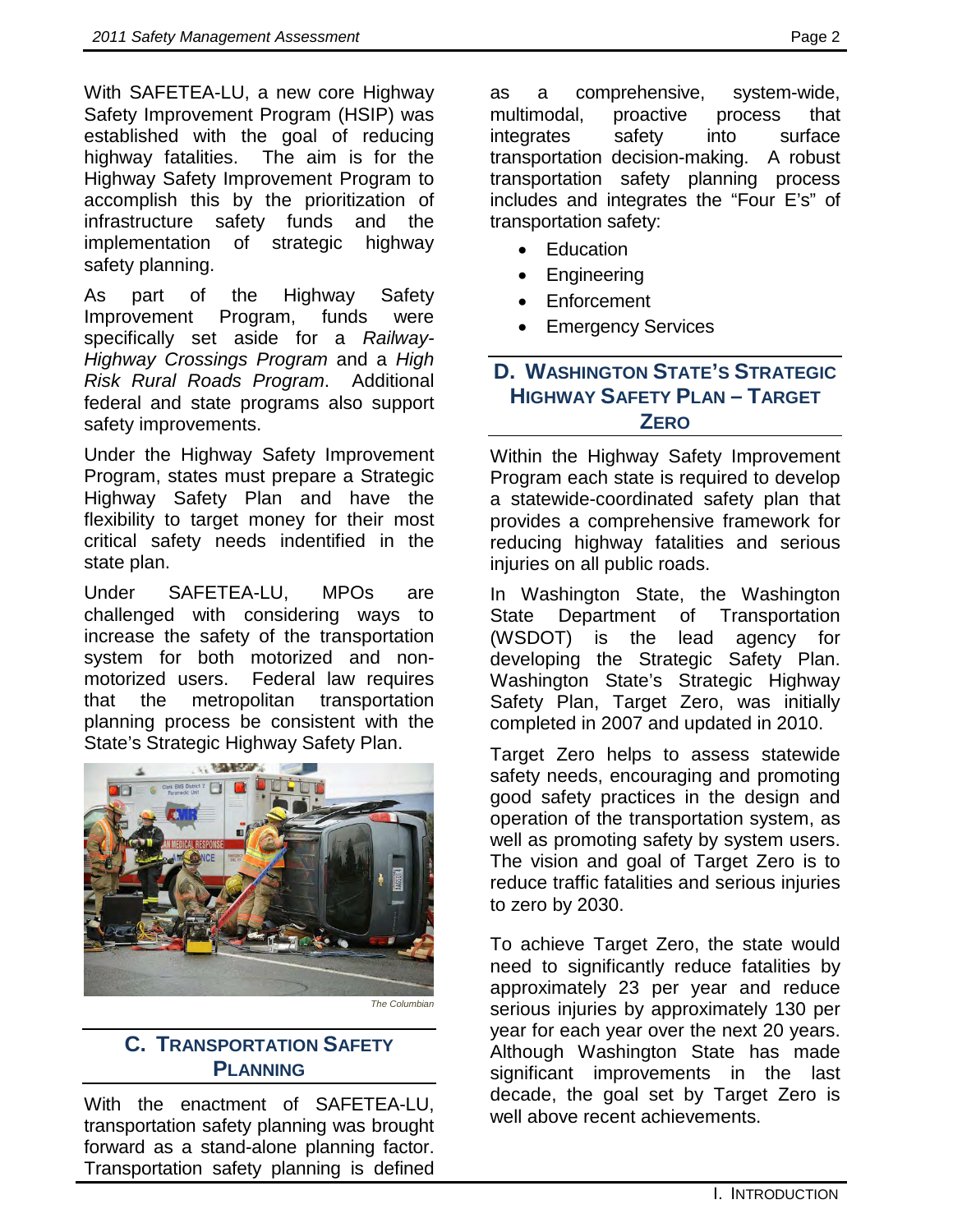

Target Zero is divided into four levels of priorities based on the percentage of traffic fatalities associated with each factor.

Priority One has three areas: impairment, run-off-the-road collisions, and speeding. These factors resulted in 40% or more of the traffic fatalities between 2006 and 2008.

Priority Two includes young drivers, distracted drivers, unrestrained vehicle occupants, and intersection-related crashes. Priority Two factors account for between 21% and 38% of traffic fatalities (2006-2008). While not a cause of fatalities, Traffic Data Systems is included as a level two priority because of the potential for improved data to provide understanding of the reason for traffic fatalities and serious injuries.

Priority Three includes unlicensed drivers, opposite direction multi-vehicle collisions, motorcyclists, pedestrians, and heavy trucks. These factors were involved in somewhere between 12% and 20% of the fatalities (2006-2008).

Priority Four includes areas that each involved less that 10% of all fatalities between 2006 and 2008. Factors include

older drivers, drowsy drivers, bicyclists, work zones, vehicle-train collisions, and school-bus-related collisions.

Some of the recommended objectives of the State's Target Zero plan include:

Impaired Driving (Priority 1): Target Zero focuses on education and enforcement of DUI laws. Strategies specifically target underage drivers, repeat offenders, and those with high blood alcohol content.

Run-Off-the-Road Collisions (Priority 1): Target Zero focuses on engineering improvements to reduce run-off-the road collisions, minimize the consequences of leaving the roadway, and reduce speed related run-off-the road collisions.

Speeding (Priority 1): Target Zero focuses on enforcement to reduce speeding, engineering measures to manage speed, and driver education about the dangers of excessive speed.

Young Drivers (Priority 2): Target Zero focuses on enforcement and education about the State's Intermediate Driver's License Law, underage drinking law, and the new law banning wireless devices.

Unrestrained Vehicle Occupants (Priority 2): Target Zero focuses on enforcement and education to maximize the use of occupant restraints by all vehicle occupants.

Distracted Drivers (Priority 2): Target Zero focuses on the collection and analysis of new distracted driver data that began in 2006, engineering to reduce the consequences of distracted driving, education of risks of distracted driving, and enforcement of distracted driving laws.

Intersections (Priority 2): Target Zero focuses on education, enforcement, and engineering to reduce motor vehicle collisions at intersections. The strategy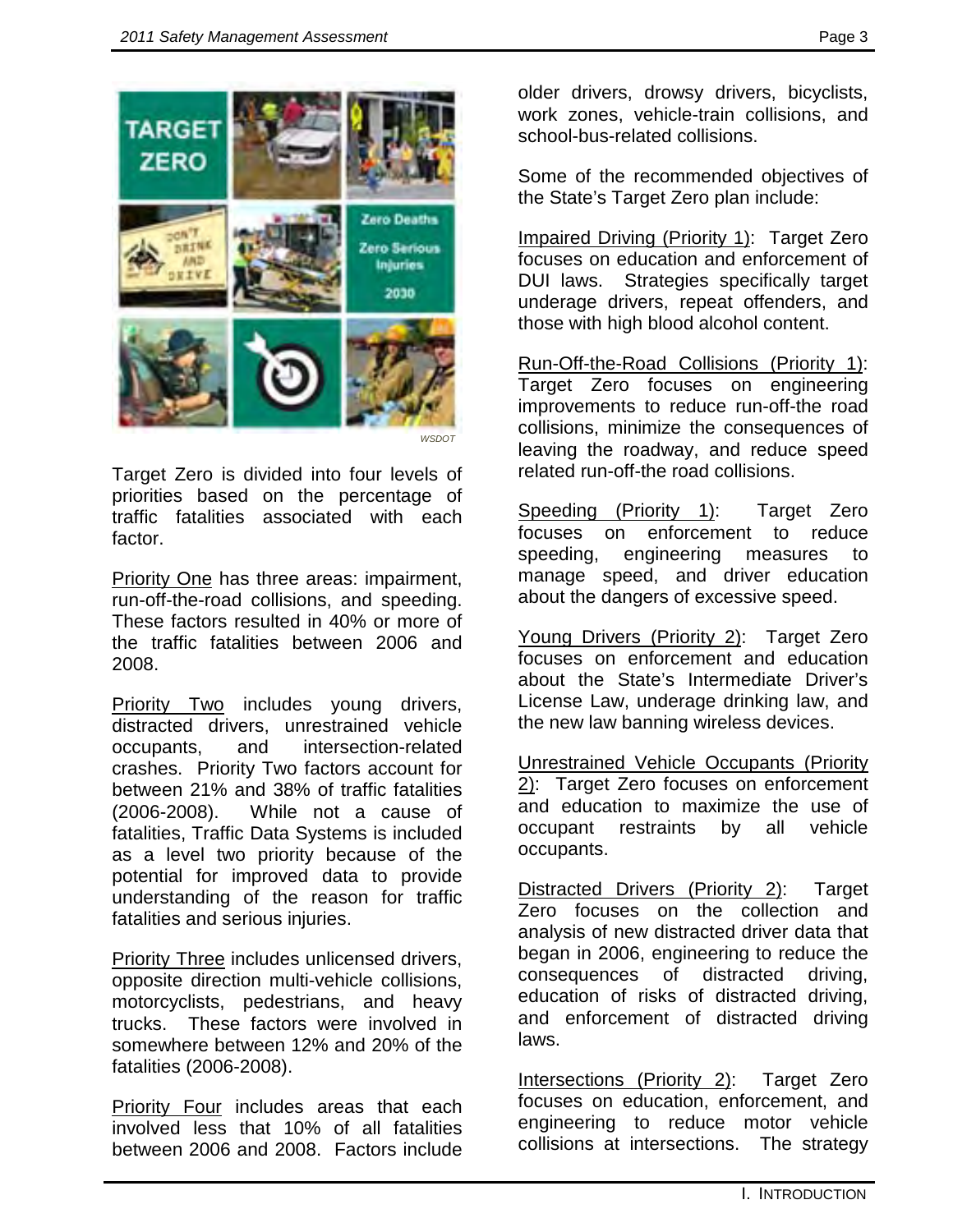also targets vehicle collisions involving pedestrians and bicyclists at intersections.

Traffic Data Systems (Priority 2): Target Zero supports automation, accuracy, timeliness, completeness, accessibility, and integration of data collection. Target Zero also supports the development and integration of patient care information system for enhanced injury surveillance.

Unlicensed Drivers (Priority 3): Target Zero focuses on enforcement practices to reduce unlicensed drivers. Target Zero also supports the need to eliminate the need to drive by providing alternative transportation services.

Opposite-Direction Multi-Vehicle Collisions (Priority 3): Target Zero supports engineering and maintenance improvements to reduce oppositedirection multi-vehicle collisions.

Motorcyclists (Priority 3): Target Zero supports enforcement and education to reduce unskilled, unsafe, and impaired motorcyclists.

Pedestrians (Priority 3): Target Zero supports education, engineering, and enforcement to reduce collisions involving pedestrians. A specific objective targets safety for children walking to school.

Heavy Trucks (Priority 3): Target Zero supports enforcement, education, and engineering practices to reduce collisions involving heavy trucks. Specific areas targeted include fatigue and inattention, defective equipment, and barriers.

Emergency Medical Services (Priority 3): Supports education and engineering to enhance emergency medical capabilities to increase survivability.

Priority 4 Factors): Target Zero handles the Priority 4 factors by only providing a brief overview of factors and potential engineering and educational solutions.



*The Columbian*

## **E. RTC'S SUPPORT FOR TARGET ZERO**

Southwest Washington Regional Transportation Council (RTC) supports the State's Target Zero Plan through the regional transportation planning process. It is the intent of RTC that through collaboration with WSDOT and other local agencies we can work together to achieve the vision of the Washington State's Strategic Highway Safety Plan, Target Zero and reduce traffic fatalities and serious injuries to zero by 2030.

RTC views this Safety Assessment as a logical extension of our efforts to improve transportation throughout the Clark County region. It is vital that the Clark County region builds and maintains a transportation system that provides a safe and secure means of travel by all modes.

Development of effective strategies to improve safety depends on accurate data that can be analyzed to identify needs. This Safety Assessment attempts to identify the factors associated with collisions and the location of collisions, so that improvement strategies can be developed and implemented.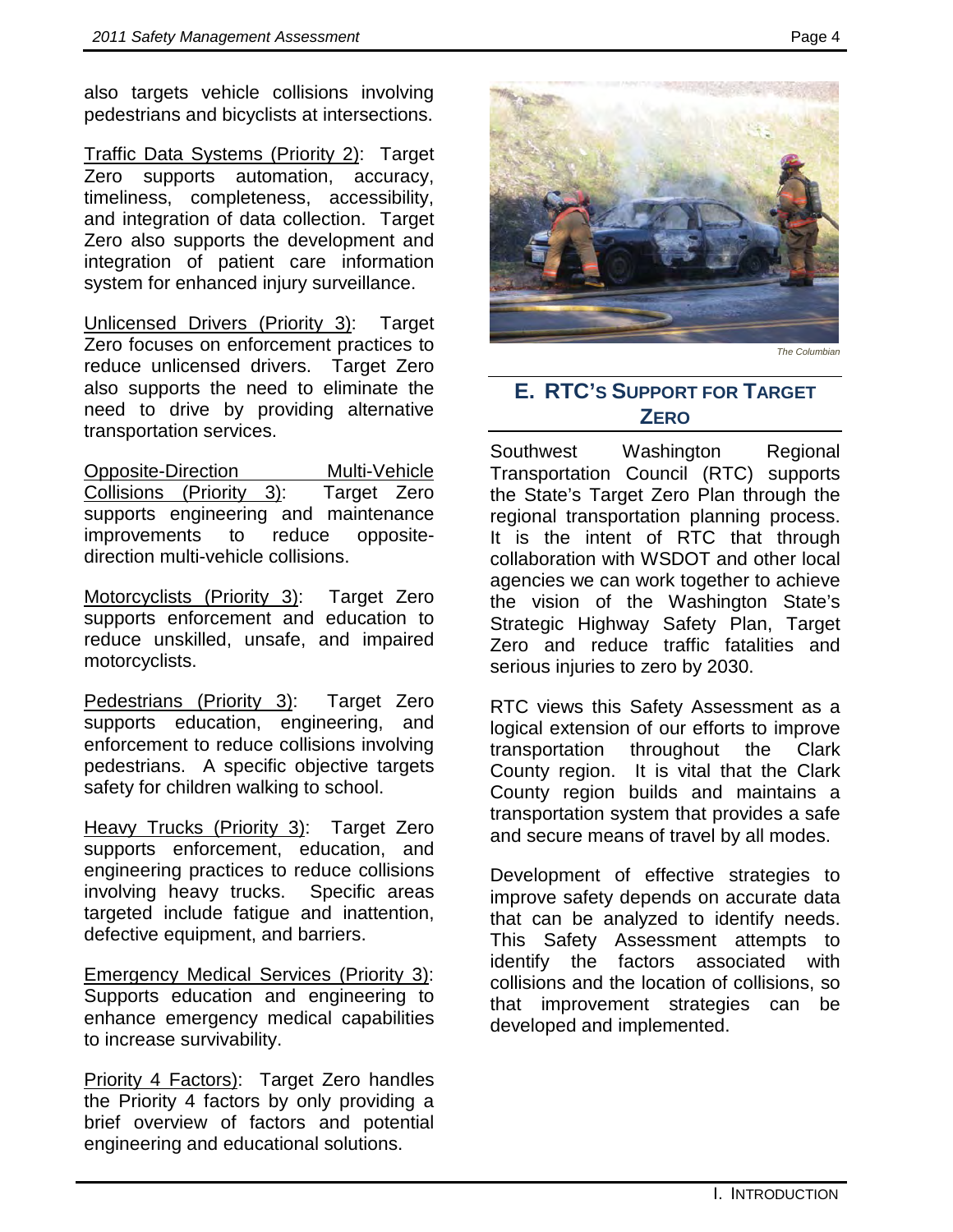# **CHAPTER II. CLARK COUNTY COMPARISON TO TARGET ZERO**

#### **A. INTRODUCTION**

This section contains a discussion and a comparison of data contained in the Washington State Strategic Highway Safety Plan – Target Zero with data for Clark County, Washington.

#### **B. FATALITIES AND SERIOUS INJURIES TRENDS**

#### **1. OVERALL TRENDS**

Over the past several years, national, state, and county trends have generally shown a significant reduction in number of collisions, fatalities, and serious injuries resulting from traffic collisions. Clark County has not followed these trends regarding serious injuries and has trended slightly upward.



**Figure 1 Washington State: Fatalities/Serious Injuries**

**Figure 2 Clark County: Fatalities/Serious Injuries**



There are a number of factors that have resulted in the decline in traffic fatalities and serious injuries. Exposure to the risk of traffic collisions has declined because people are driving fewer miles due to higher gasoline prices and the slowing of the economy. Other factors include improvement to vehicle design, roadway engineering, educational programs, focused enforcement, and emergency response time.

Figures 3 and 4 display fatalities and serious injuries by jurisdiction (city, county, state, and unknown). The highest number of fatalities occurred on county facilities, followed by state and city facilities. The highest number of serious injuries occurred on county facilities, followed by city and state facilities.

**Figure 3 Clark County Fatalities by Facility Type** 



**Figure 4 Clark County Serious Injuries by Facility Type**



II. CLARK COUNTY COMPARISON TO TARGET ZERO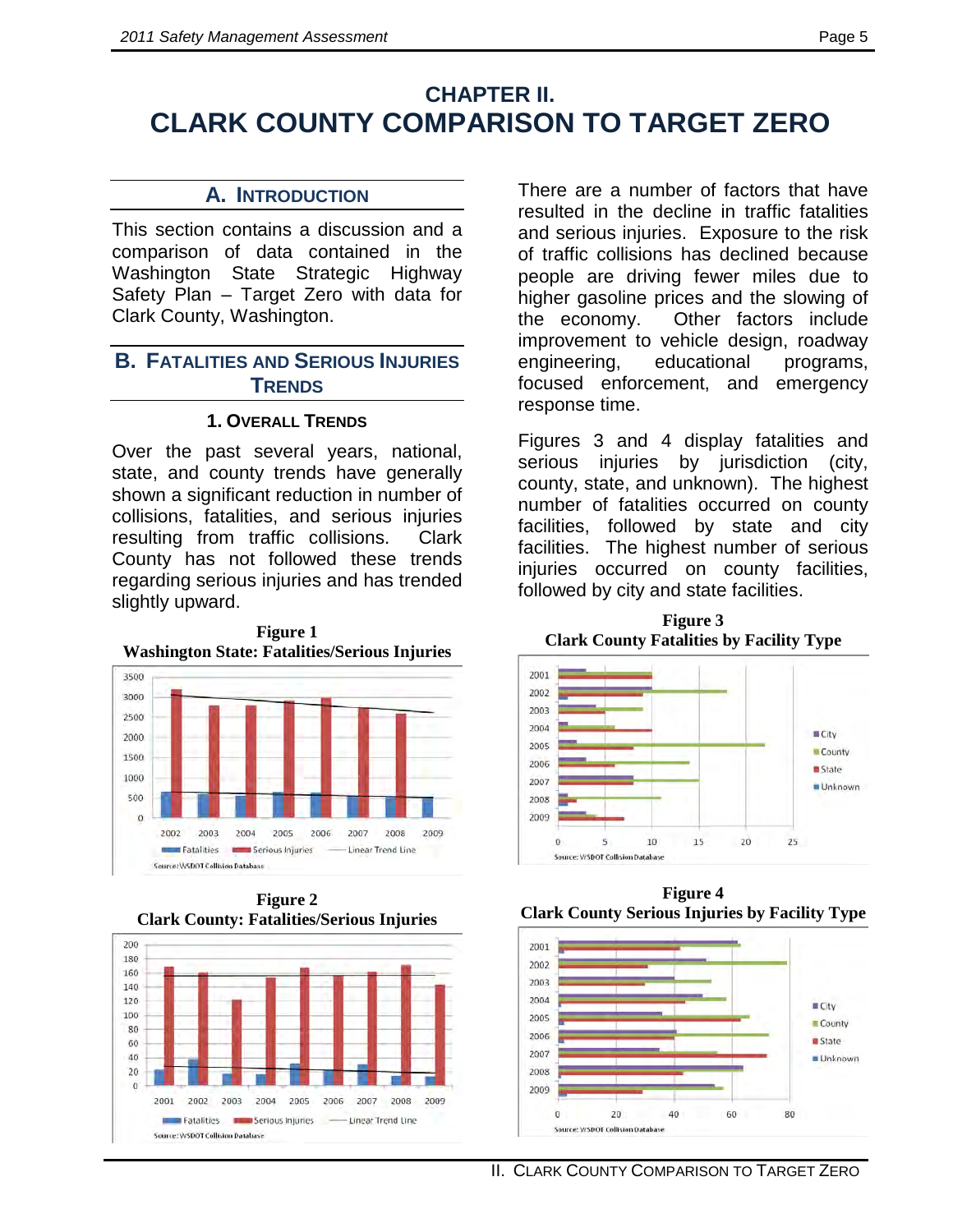Target Zero contains four levels of priorities based on the percentage of traffic fatalities associated with each factor. Table 1 is a comparison of these factors between Washington State and Clark County. For Washington State, years 2006 to 2008 were used and for Clark County years 2005 to 2009.

The data shows that Clark County has a lower percentage of fatalities associated with Priority One factors (Impaired Driver, Run off the Road, and Speeding Involved). For Priority Two factors, Clark County had a significantly higher percentage of Young Drivers. Unrestrained Passenger Vehicle Occupant was lower than the state average. Factors 3 and 4 showed greater fluctuations but generally account for a lower number of the overall fatalities.

|                                             |              | 2006-2008 |                     | 2005-2009 |
|---------------------------------------------|--------------|-----------|---------------------|-----------|
|                                             | <b>State</b> |           | <b>Clark County</b> |           |
| <b>Factors</b>                              | <b>Death</b> | Percent   | <b>Death</b>        | Percent   |
| <b>Priority One</b>                         |              |           |                     |           |
| Alcohol and/or Drug impared Driver          | 828          | 48.0%     | 47                  | 40.9%     |
| Run off the Road                            | 722          | 41.9%     | 36                  | 31.3%     |
| Speeding Involved                           | 693          | 40.2%     | 39                  | 33.9%     |
| <b>Priority Two</b>                         |              |           |                     |           |
| Young Drivers 16-25                         | 654          | 37.9%     | 55                  | 47.8%     |
| Drivers 21-25                               | 358          | 20.8%     | 30                  | 26.1%     |
| Drivers 16-20                               | 318          | 18.4%     | 30                  | 26.1%     |
| Unrestrained Passenger Vehicle Occupant     | 481          | 27.9%     | 25                  | 21.7%     |
| <b>Distracted Driver Involved</b>           | 426          | 24.7%     | N/A                 | N/A       |
| <b>Intersection Related</b>                 | 356          | 20.6%     | 24                  | 20.9%     |
| Traffic Data System                         | N/A          | N/A       | N/A                 | N/A       |
| <b>Priority Three</b>                       |              |           |                     |           |
| Unlicensed Driver Involved                  | 352          | 20.4%     | N/A                 | N/A       |
| Opposite Direction Multi-Vehicle Collisions | 323          | 18.7%     | 27                  | 23.5%     |
| Motorcyclist                                | 225          | 13.0%     | 11                  | 9.6%      |
| Pedestrian                                  | 198          | 11.5%     | 16                  | 13.9%     |
| <b>Heavy Truck</b>                          | 198          | 11.5%     | 9                   | 7.8%      |
| <b>Emergency Medical Services</b>           | N/A          | N/A       | N/A                 | N/A       |
| <b>Priority Four</b>                        |              |           |                     |           |
| Older Driver Involved (75+)                 | 120          | 7.0%      | 3                   | 2.6%      |
| Drowsy Driver Involved                      | 77           | 4.5%      | 6                   | 5.2%      |
| <b>Bicyclist</b>                            | 30           | 1.7%      | 5                   | 4.3%      |
| Work Zone                                   | 21           | 1.2%      | $\overline{2}$      | 1.7%      |
| Wildlife                                    | 9            | 0.5%      | N/A                 | N/A       |
| Vehicle-Train Involved                      | 8            | 0.5%      | N/A                 | N/A       |
| <b>School Bus-Related</b>                   | 1            | 0.1%      | N/A                 | N/A       |
| Aggressive Driver Involved                  | N/A          | N/A       | N/A                 | N/A       |

#### **Table 1 Washington State and Clark County Comparison of Factors Involved in Traffic Fatalities**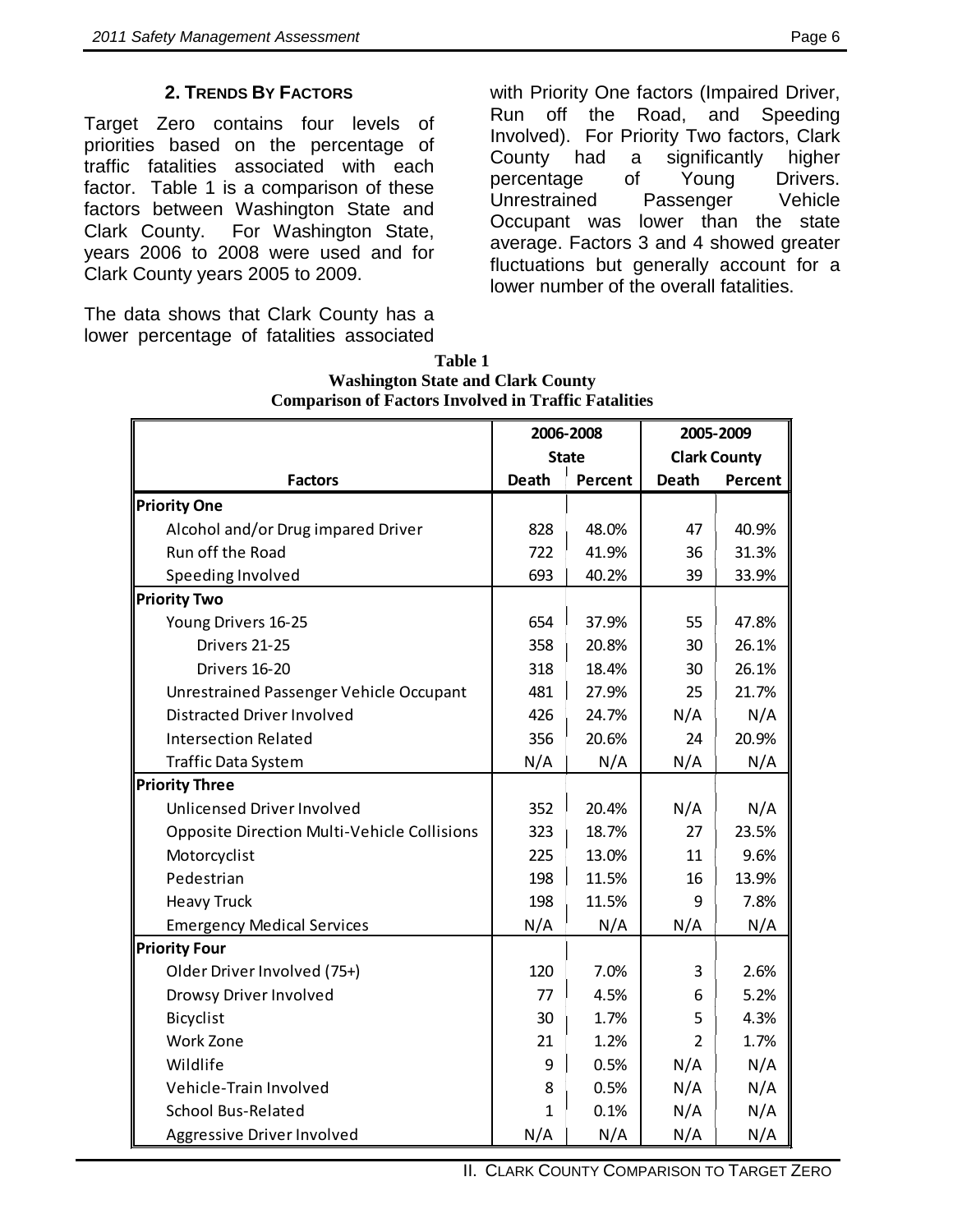# **3. CLARK COUNTY PRIORITY FACTORS**

1. Young Drivers (47.8%) : Motor vehicle crashes are the leading cause of death for young people ages 16-25 in Washington State. Drivers in this age group have the highest crash rate and the highest rates of speeding, impaired driving, and distracted driving of any driver age group in the state.

The Young Drivers, ages 16 to 25, factor is the most common cited in fatal collisions within Clark County. Statewide it is the fourth highest factor. Clark County's average is approximately 10% higher than the state average.



**Figure 5 Fatalities Involving Young Drivers** 

Young drivers should become a focus through additional education and enforcement within Clark County.

2. Impaired Driving (40.9%) : In Washington State, a driver is considered to be driving under the influence (DUI) if the driver's blood alcohol concentration is .08 or higher, or if the driver is impaired by other drugs, or both. Drugs include both

legal and illegal drugs, including prescription and over-the-counter drugs. Drivers under the age of 21 can be arrested for DUI with a blood alcohol concentration of .02 or higher.

Although Alcohol and Drug Impairment was the most common cited factor in fatal collisions in Washington State, it was only the second leading factor in Clark County behind young drivers. Clark County's average is approximately 7% lower than the state average.



**Figure 6 Fatalities Involving Impaired Drivers**

Impaired driving is a nation-wide problem that has been tackled for decades through education and enforcement. Although there has been a significant reduction in fatalities due to impaired driving over the past several decades, this is a factor that Clark County, the State, and the nation must continue to address.

Target Zero also provides the following information about impaired driving fatalities: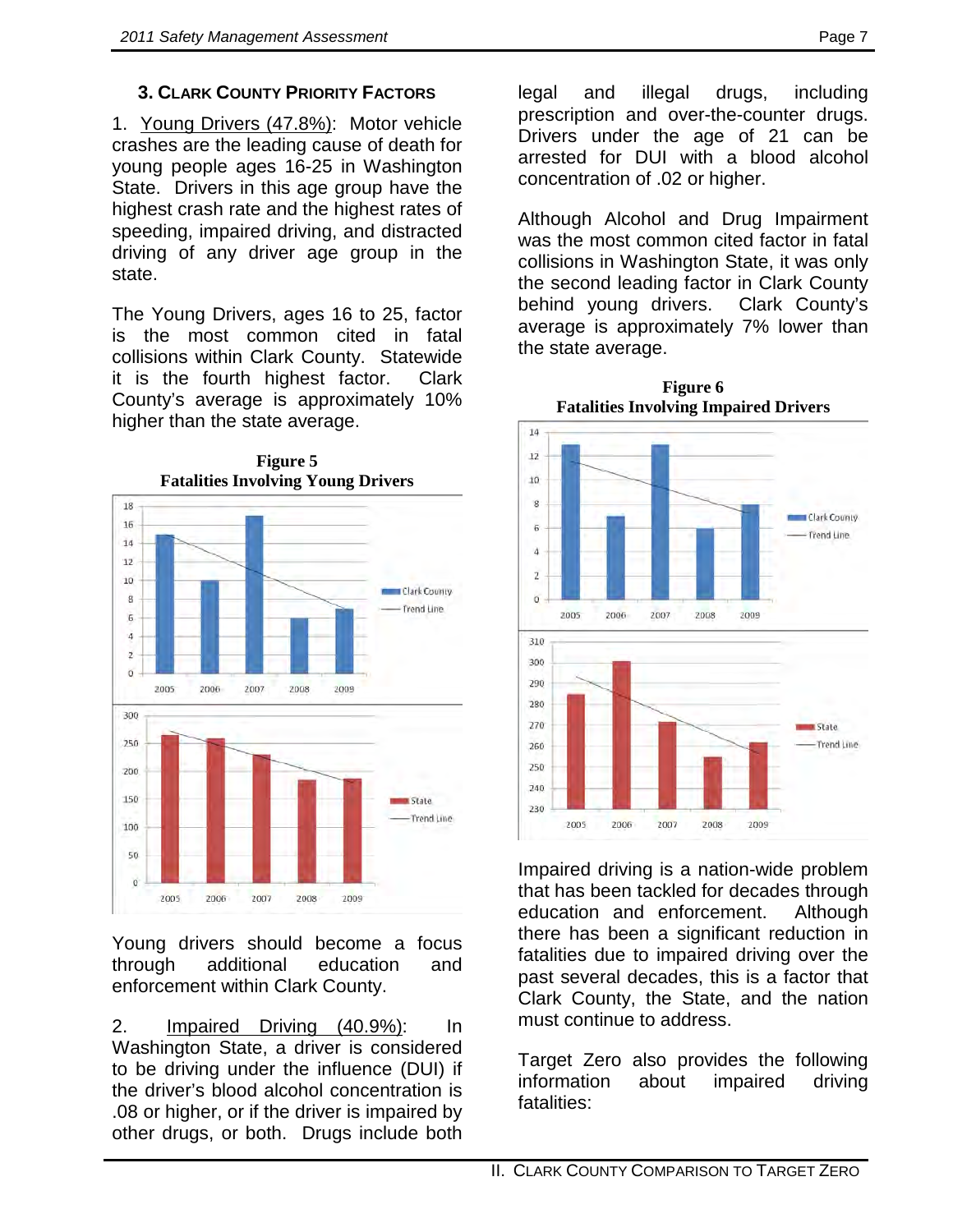- 49% between the ages of 16 and 30
- 84% are males
- 63% occurred in rural areas
- 66% occurred at night  $(6 \text{ pm} 6 \text{ am})$
- 52% occurred during the weekend
- 42% occurred during summer months (June to September)
- 67% were one occupant vehicles
- 58% involved a single vehicle
- 50% were also speeding
- Over 50% were not wearing a seat belt
- There has been a 104% increase in the last decade of drug-involved fatalities



3. Speeding (33.9%): Speeding occurs when drivers travel above the posted speed or when they travel too fast for conditions. Drivers may be traveling well under the posted speed but weather conditions or poor visibility could still cause drivers to lose control of their vehicles if they don't have enough stopping time.

Speeding is the third most common factor involved in fatalities in Clark County, and second most common factor state wide. Clark County's average is approximately 6% lower than the state average.

Speeding is a major factor in many fatality collisions. Education, enforcement, and engineering can all help to reduce speed and improve safety.

Target Zero also provides the following information about speeding:

- Over 40% fatalities involve speeding
- Over 30% of Serious Injuries involve speeding
- Speeding is the number one factor in fatal crashes involving drivers age 16 to 25
- Second highest factor is motorcycle fatalities
- Nearly one-third of speeding fatal crashes occur between July and September
- Half of all speeding related deaths occur during the weekend
- Nearly half of all speed related serious injuries occur on weekends (Friday-Sunday) between 3 and 6 pm



**Figure 7 Fatalities Involving Speeding**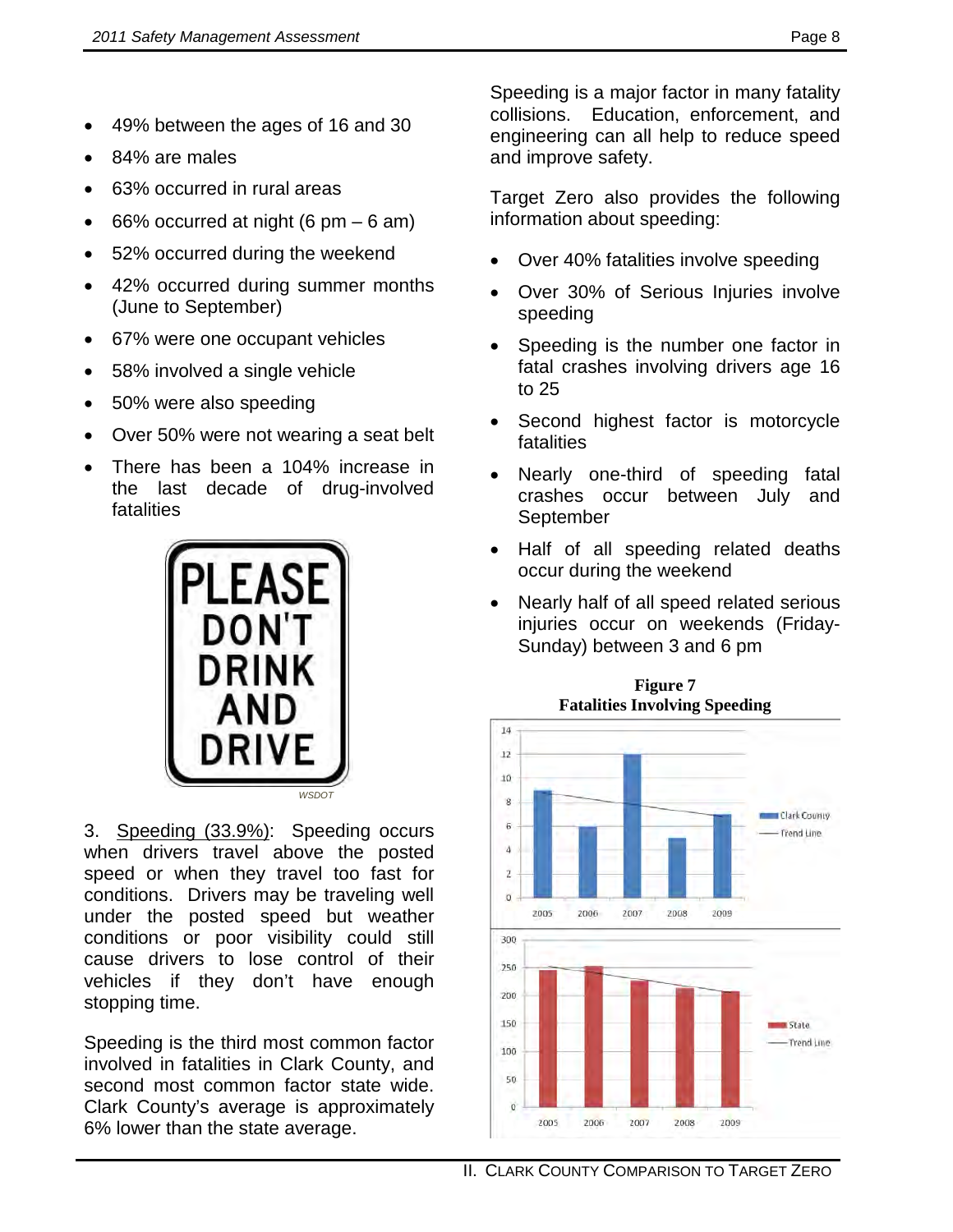- 60% of speeding drivers in fatal crashes were impaired by alcohol or drugs
- 40% of speeding drivers in fatal crashes were not wearing a seat belt

4. <u>Run-Off-the-Road (31.3%)</u>: A run-offthe-road crash occurs when a vehicle leaves the road during a collision.

Although run-off-the-road crash was the second most common factor in fatal collisions in Washington State, it was only the fourth leading factor in Clark County. Clark County's average is approximately 10% lower than the state average.

Based on Washington State collision data, once a vehicle leaves the roadway, the most harmful event is likely to be an overturn or impact with an object (tree, utility pole, ditch, and fence).



**Figure 8 Run-Off-the-Road** 

Improving driver behavior will significantly reduce run-off-the-road fatalities. Behavior such as speeding, driving under the

influence, and driver distraction are major contributors to run-off-the road fatalities.

Although preventing a vehicle from leaving the road is the best solution, another strategy is to minimize the consequences of leaving the road. Removing or relocating roadside objects, flattening slopes, and other engineering solutions can reduce fatalities associated with run-off-the-road collisions.



*City of Vancouver*

5. Distracted Drivers (N/A): Distracted driving is a non-driving activity that diverts a driver's attention from the primary task of driving and increases the risk of crashes. Driver distractions include activities such as cell phone use, texting, eating, drinking, talking with passengers, and using in-vehicle technologies.

Distracted driving was involved in 24.7% of the statewide fatalities. However, a change in the reporting method made it difficult to get a comparable figure for Clark County. For the purpose of this report, it is assumed that Clark County has the same rate as the statewide average of 24.7%.

Distracted driving has received more attention in light of increased use of wireless communication devices. In addition, there have been several high profile distracted driving fatalities in Clark County in recent years.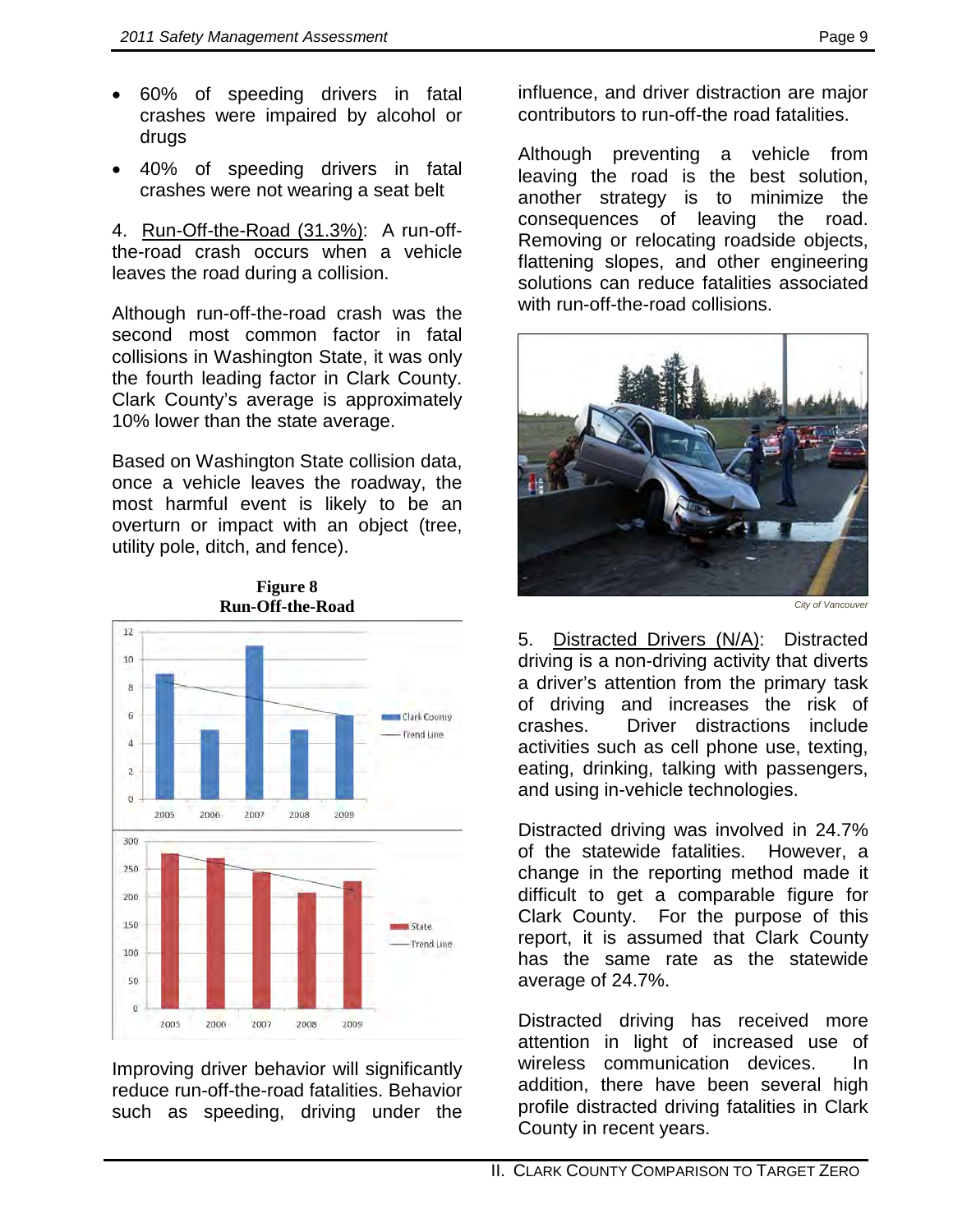Beginning on June 10, 2010, use of a hand-held wireless communication device or texting while operating a motor vehicle became a primary enforcement law in Washington State. In addition to tougher laws, Washington State plans to decrease distracted driving collisions through educating drivers on the risks associated with distracted driving.

6. Opposite-Direction Multi-Vehicle Collision (23.5%) : An opposite-direction multi-vehicle crash typically occurs when one vehicle crosses over a roadway center line or a median and crashes into a vehicle traveling in the opposite direction.

Opposite-direction multi-vehicle crashes are the sixth most common factor involved in fatalities in Clark County, and eleventh statewide. Clark County's average is approximately 5% higher than the state average.



Opposite-direction multi-vehicle crashes are often caused by a driver's impairment, speed, or distraction. Addressing these factors will reduce this type of collision.

Engineering strategies can also help reduce the likelihood of these types of collisions.

7. Unrestrained Vehicle Occupants  $(21.75\%)$ : Seat belt usage has been increasing in Washington State and has resulted in a steady decline in traffic fatalities and serious injuries.

Although unrestrained vehicle occupants was the fifth most common factor in fatal collisions in Washington State, it was the seventh most common factor in Clark County. Clark County's average is approximately 6% lower than the state average indicating that Clark County may have a higher seatbelt usage.



**Figure 10 Unrestrained Vehicle Occupants**

Washington state laws and enforcement efforts have resulted in a significant reduction in unrestrained occupant fatalities. In Washington State, wearing a seat belt became a primary enforcement law in June of 2002.

New strategies in Washington State focus on increasing seatbelt use for tribes and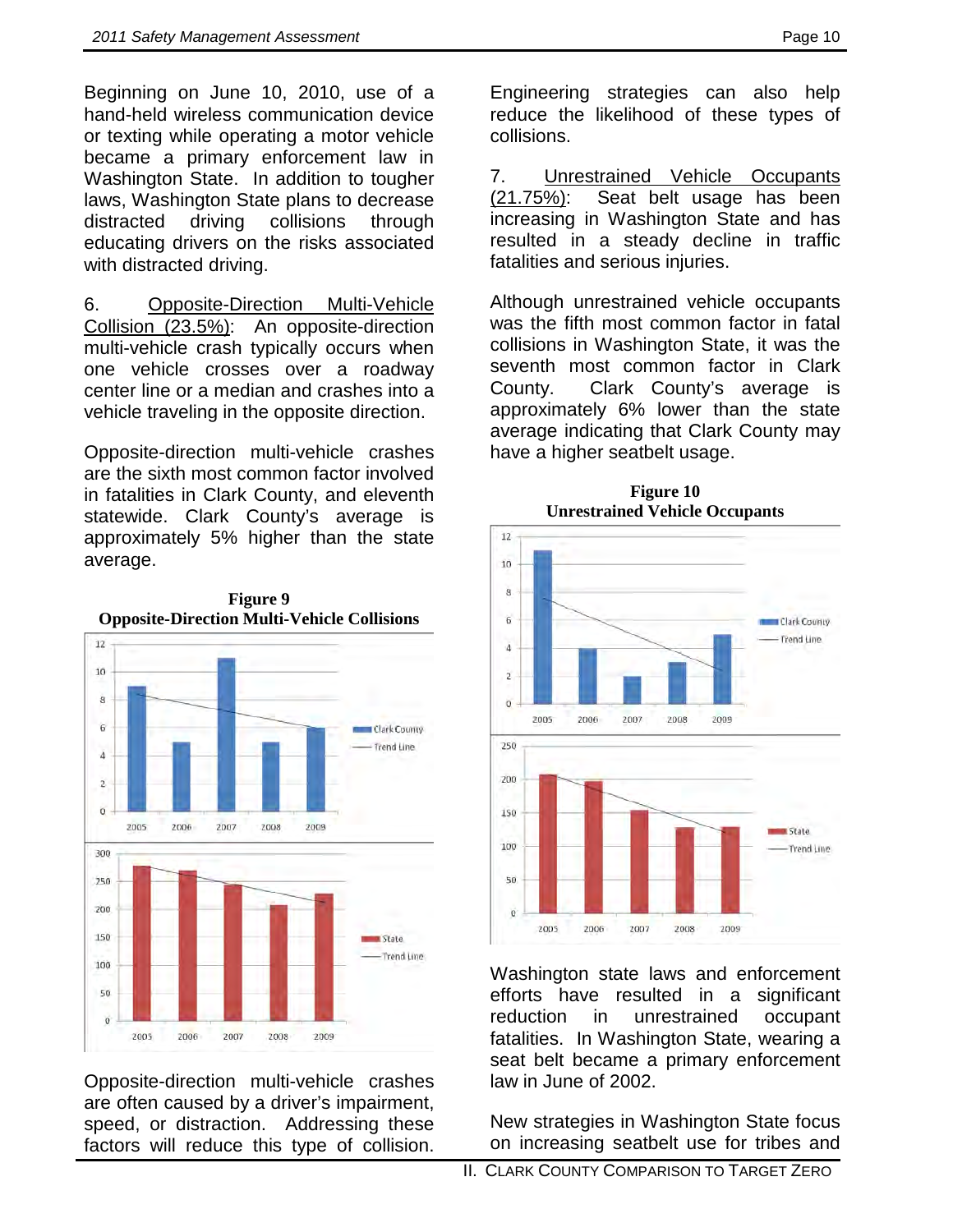teens. Research shows low seat belt usage patterns on tribal reservations and teens, age 16 to 20, have the lowest seat belt usage of any age group. Increased usage of appropriate child restraint to protect children from serious injuries or fatalities in collisions is also targeted.

8. Intersections (20.9%): Intersections, where two or more roads join or cross, are a major source of encounters between road users. Intersections involve turning and crossing maneuvers that provide opportunities for collisions between vehicle and other transportation system users.

Intersection related fatalities were the eighth most common factor in Clark County and seventh Statewide for fatal collisions. Clark County's average is approximately the same as the state average.



**Figure 11 Intersections**

Reducing driver speeding and impairment as well as engineering strategies will reduce these types of collisions.

9. Other Factors: Walking and bicycling are critical components of the transportation system. For those without access to vehicles, walking and bicycling may be a necessity. Creating livable communities that increase the safety of pedestrians and bicyclists is important.

Clark County has a higher rate of fatalities for both pedestrians and bicyclists, approximately 2% higher than the state average. This is likely related to the fact that there are more conflicts for pedestrian and bicycle in urban areas.

Education, enforcement, and engineering solutions can reduce pedestrian and bicycle collisions.



*The Columbian*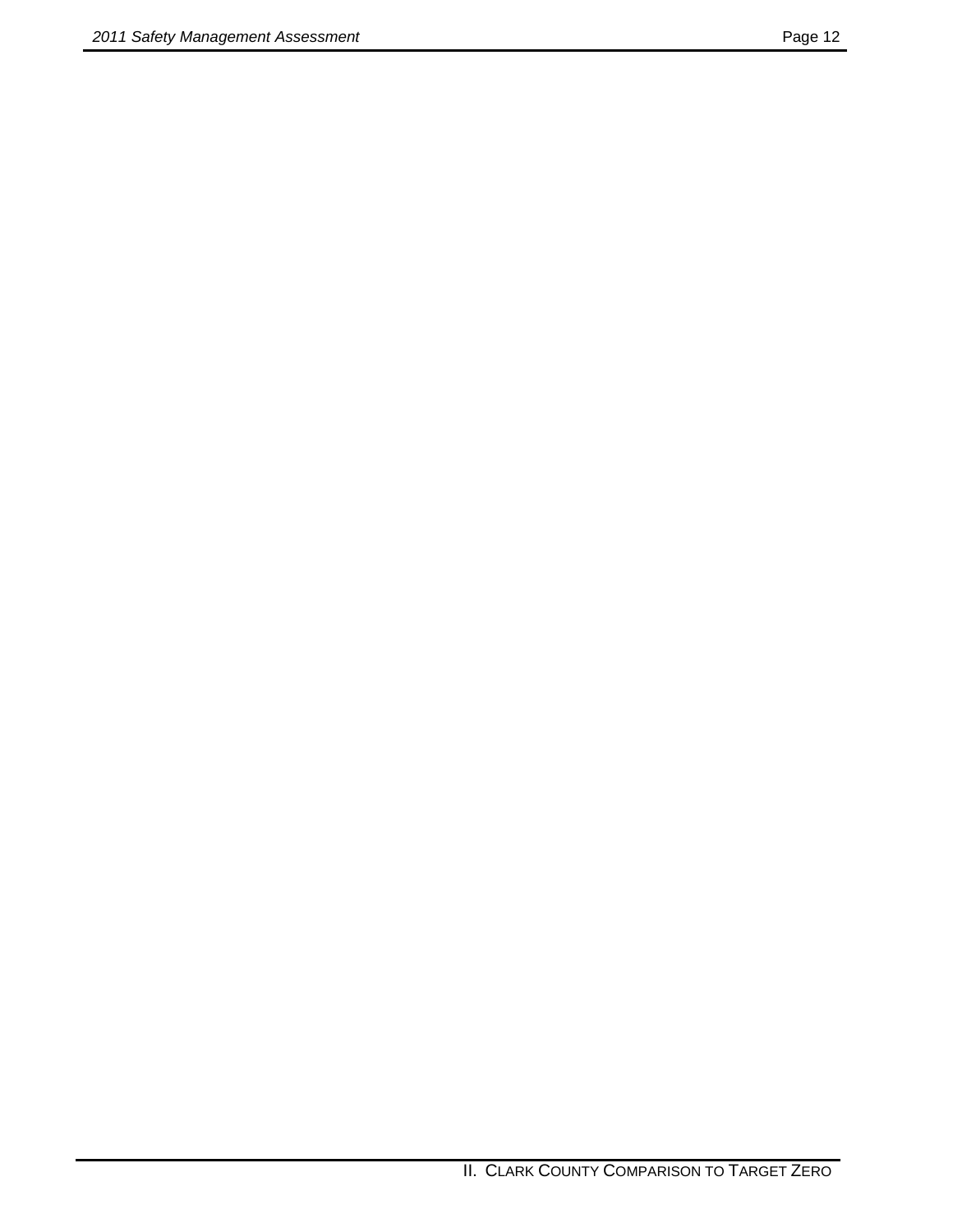# **CHAPTER III. CLARK COUNTY HIGH COLLISION INTERSECTIONS**

#### **A. INTRODUCTION**

Intersections are a critical component of the transportation network that impact both safety and mobility. Intersections are often the controlling factor in determining the capacity of an urban arterial. However, intersections also have a high number of conflicts between various movements and users. So it becomes important to design intersections that balance safety and mobility.

Collisions at intersections represent a significant portion of the region's total accounting for almost a third of the total collisions county wide. A majority of intersection collisions occur within cities, where intersection collisions account for almost 45% of the collisions on city streets.

Intersections, where two or more roads join or cross, are a major source of encounters between transportation system users. Intersections involve turning and crossing maneuvers that provide opportunities for collisions between vehicle and other transportation system users. Intersection related rearend collisions account for a significant portion of the collisions at intersections.

#### **B. HIGH COLLISION INTERSECTIONS**

Major intersections of two arterials, controlled with a traffic signal, generally have the highest total number of collisions. The analysis of Clark County collision data identified 30 signalized intersections with 20 or more collisions for years 2007-2009. Table 2 includes a list of these intersections with total number of collisions and collision rates. It is important to note that many of the identified intersections have collision rates

well below average, but have 20 or more collisions due, in part, to overall traffic volumes.

In addition to signalized intersections, there are other intersections and road segments that have a high number of collisions. Due to the total number of collisions, this report focuses only on signalized intersections with 20 or more collisions during the three-year period*.* 

| Table 2                                |
|----------------------------------------|
| 2007-2009 High Collision Intersections |

|                                | Total             | Collision |
|--------------------------------|-------------------|-----------|
| Intersection                   | <b>Collisions</b> | Rate      |
| SR-500/SR-503 @ Padden Parkway | 104               | 4.94      |
| SR-500 @ St. Johns             | 85                | 3.46      |
| SR-500 @ 54th Av.              | 83                | 3.66      |
| SR-500 @ Fourth Plain          | 75                | 2.88      |
| SR-500 @ 42nd Av.              | 69                | 3.24      |
| NE Andresen Rd @ Padden Pkwy   | 44                | 2.30      |
| Mill Plain Blvd. @ Chkalov Dr. | 39                | 1.37      |
| NE Hwy 99 @ NE 78th St         | 37                | 2.06      |
| Mill Plain Blvd. @ 136th Av.   | 34                | 1.64      |
| Padden Pkwy @ NE 94th Ave      | 34                | 2.41      |
| SR-500 @ 76th St.              | 33                | 1.95      |
| Fourth Plain @ Andresen Rd.    | 32                | 1.68      |
| SR-14 @ Union (SR-500)         | 30                | 2.91      |
| NE 78th St @ NE St Johns Rd    | 29                | 1.77      |
| SR-503 @ SR-502                | 29                | 1.68      |
| NE 99th St @ NE 7th Ave        | 27                | 3.08      |
| NE 119th St @ NE 72nd Ave      | 26                | 3.11      |
| SR-503 @ 99th St.              | 26                | 2.06      |
| SR-502 @ SW 12th Av.           | 25                | 2.35      |
| SR-503 @ 199th St.             | 25                | 1.94      |
| SR-500 @ 65th St.              | 24                | 1.59      |
| Mill Plain Blvd. @ 117th Av.   | 23                | 1.43      |
| NE Andresen Rd @ NE 58th St    | 22                | 2.37      |
| SR-503 @ 119th St.             | 22                | 1.54      |
| NE 78th St @ NE Hazel Dell     | 21                | 1.63      |
| NE Hwy 99 @ NE 99th St         | 21                | 1.59      |
| SR-500 @ 71st St. (Fred Meyer) | 21                | 1.51      |
| 18th St. @ 112th Av.           | 20                | 2.68      |
| Mill Plain Blvd. @ 164th Av.   | 20                | 1.14      |
| SR-14 @ 2nd St.                | 20                | 2.28      |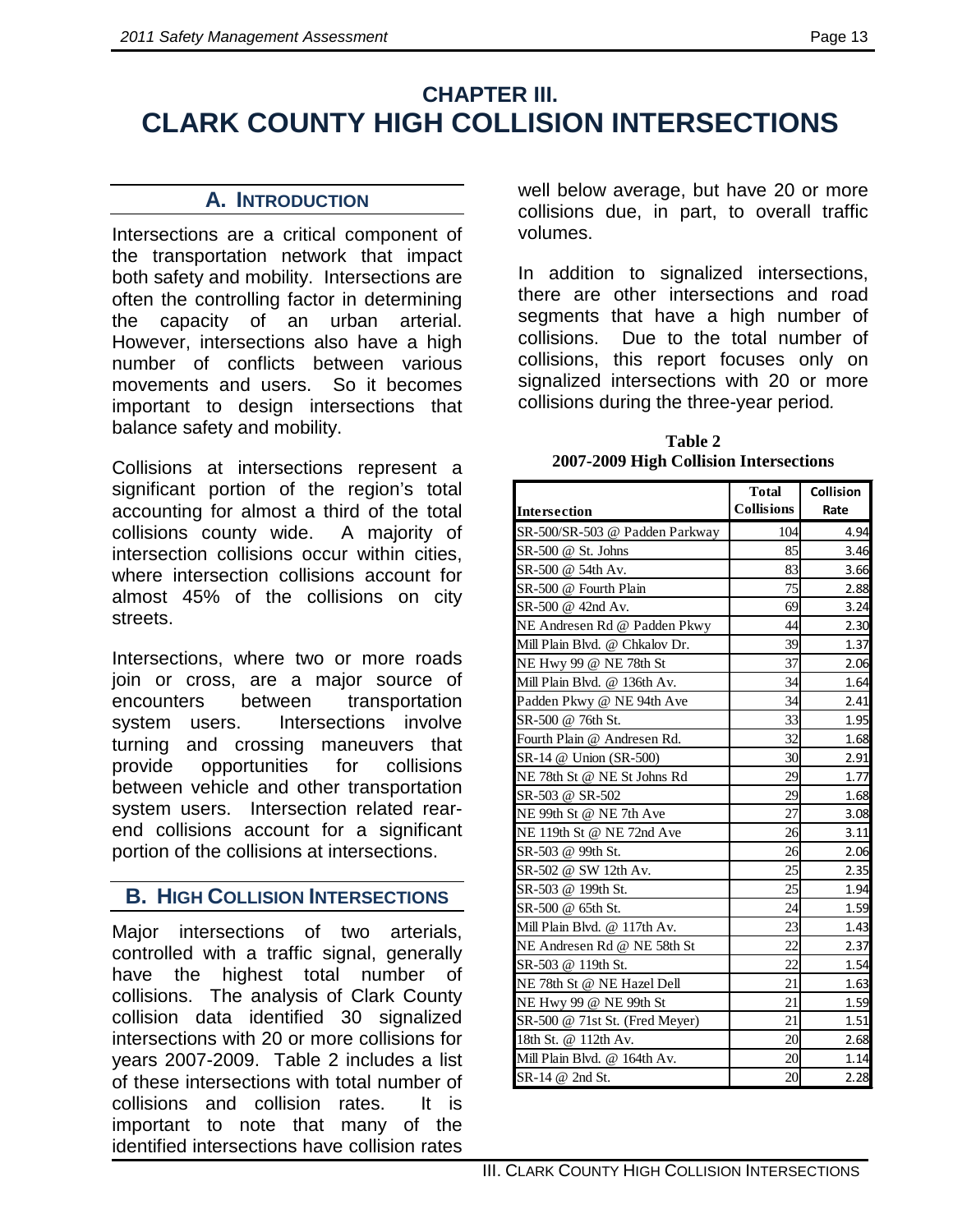Figure 12 displays Clark County High Collision Intersections by Total Collisions for years 2007 through 2009. Thirty intersections had 20 or more collisions during the three-year period. Of the identified intersections, the SR-500/SR-503/Padden Parkway intersection had over 100 collisions, while four intersections along SR-500 had between 50 and 99 collisions, and twenty-five other intersections had between 20 and 49 collisions.

Figure 13 displays Clark County High Collision Intersections by Collision Rate. Of the 30 identified intersections, seven had a collision rate of 3.0 or higher, two intersections had a rate between 2.5 and 3.0, and 21 intersections had a collision rate below 2.5.

Collision rate is calculated based on number of collisions per million entering vehicles. Generally, a collision rate above 3.0 is considered above average. Collisions per million entering vehicle is calculated using the following formula:

*365 days/year X 3 years X Entering Daily Traffic Volume Number of collisions 2007-2009 X 1,000,000*



#### **C. SAFETY IMPROVEMENTS**

Safe and efficient traffic flow cannot be achieved by design alone; it requires a coordinated effort between engineering of intersections, vehicle technology, education of drivers, and traffic enforcement.

There are a number of transportation improvements that can be considered to improve intersection safety. These improvements could include everything from low cost to high cost improvements.

Clear road markings, signage, and median barriers are low cost methods of improving safety. Grade separation should be considered for intersections with high volumes and faster speeds. In addition, other innovative approaches to intersection safety should be considered. This could include red light cameras, roundabouts, and other innovative approaches.



*Google Earth*

The following provides additional information on intersections with a collision rate greater than 2.5 collisions per million entering vehicles:

1. SR-500/SR-503 @ Padden Parkway - 4.94 Collision Rate. This intersection has the highest collision rate among the signalized intersection with 20 or more collisions. It also has the most total collisions and is the fifth highest volume intersection in Clark County. As with many of the high volume intersections,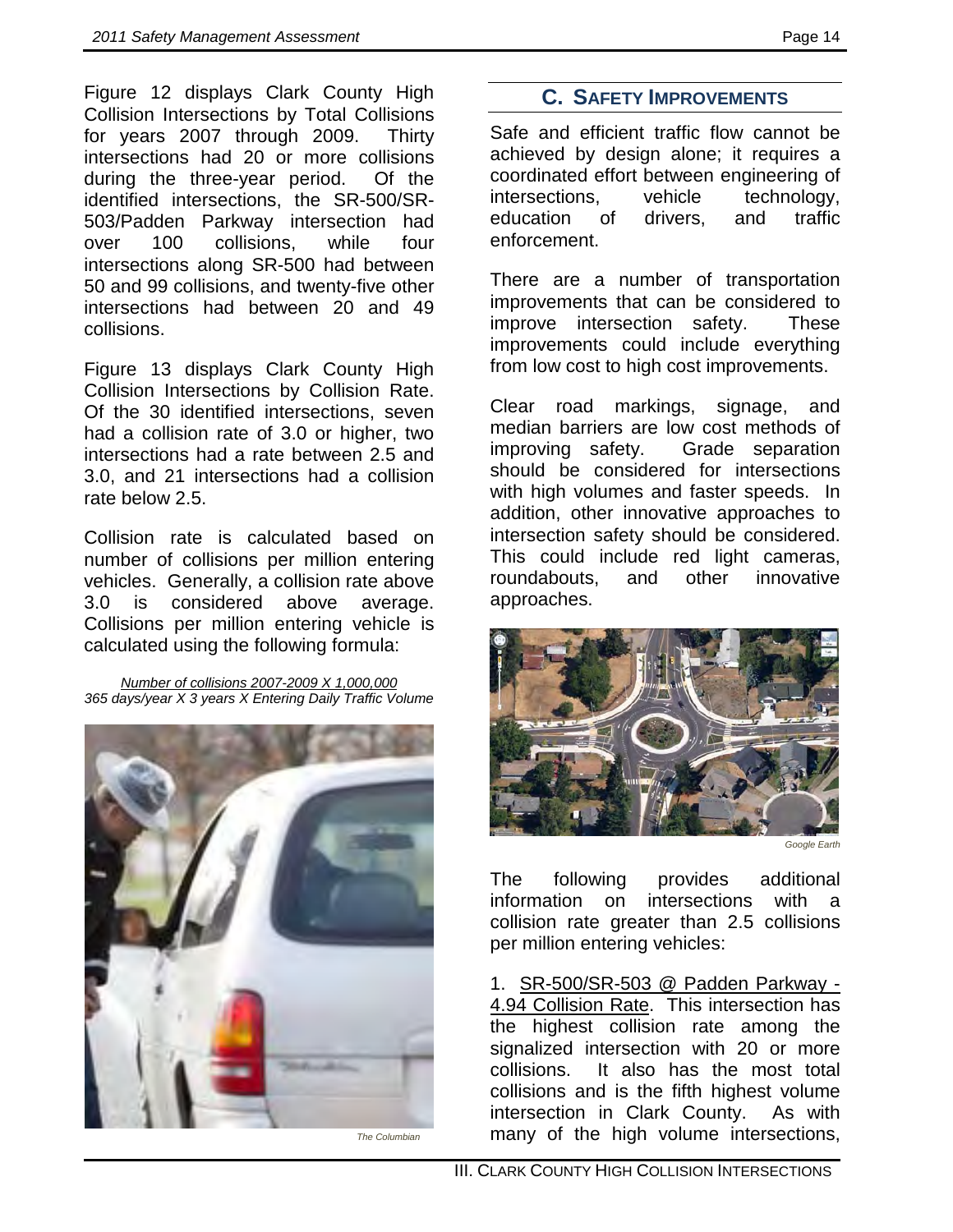this intersection has a high number of rear-end collisions (79% of collisions). Almost half of the rear-end collisions are associated with two vehicles turning right. The long-term solution identified in the Metropolitan Transportation Plan (MTP) is a new interchange at this location.

2. SR-500  $@$  54<sup>th</sup> Avenue – 3.66 Collision Rate. This is the fourth highest volume intersection in Clark County. This intersection has the third highest number of collisions and second highest collision rate. This intersection has a high number of rear-end collisions (75% of collisions). The long-term solution identified in the MTP is a new interchange.

3. SR-500 @ St. Johns – 3.46 Collision Rate. This is the third highest volume intersection in Clark County, with the second highest number of collisions, and third highest collision rate. Rear-end collisions are the most common (60% of collisions) at this intersection. Construction of a new interchange is beginning in 2011 which should be completed in 2013. This interchange project will improve traffic flow and safety.



*WSDOT*

4. SR-500  $\textcircled{a}$  42<sup>nd</sup> Avenue – 3.24 Collision Rate. This project is the sixth highest volume intersection in Clark County, and has the fifth highest number of collisions and the fourth highest Collision rate. Collisions are predominately rear-end collisions (62%) and entering at an angle (23%). The

long-term solution identified in the MTP is grade separation.

5. <u>NE 119<sup>th</sup> Street @ NE 72<sup>nd</sup> Avenue –</u> 3.11 Collision Rate . This intersection has moderate traffic volumes and has the 17<sup>th</sup> most collisions, while having the fifth highest collision rate. The collisions are predominately entering at an angle (46%) and Opposite Direction/1 left 1 straight (35%). The Clark County Transportation Improvement Program (TIP) includes a road project, which includes upgrades at this intersection, scheduled to begin in 2012.

6. <u>NE 99<sup>th</sup> Street @ NE 7<sup>th</sup> Avenue – 3.08</u> Collision Rate . This intersection has moderate entering traffic volumes and the  $16<sup>th</sup>$  most collisions while having the sixth highest collision rate. The collisions are predominately rear-end collisions (59%). The close proximity to the I-5 Interchange may contribute to drivers not expecting another traffic signal so soon. Clark County has an existing project programmed within their TIP to improve signal coordination in this area.

7. SR-14 @ Union (SR-500) – 2.91 Collision Rate . This intersection has moderate traffic volumes and has the  $13<sup>th</sup>$ most collisions while having the seventh highest collision rate. The collisions are predominately rear-end collisions (63%). Construction begins in 2011 of a new interchange which will be completed in 2012. This interchange project will improve traffic flow and safety.

8. SR-500 @ Fourth Plain Boulevard -2.88 Collision Rate. This intersection is the second highest volume intersection in Clark County. This intersection has a high number of rear-end collisions (79% of collisions). The collision rate is the eighth highest and the number of collisions is the fourth highest. A longterm solution has not been developed, but several concepts have been discussed.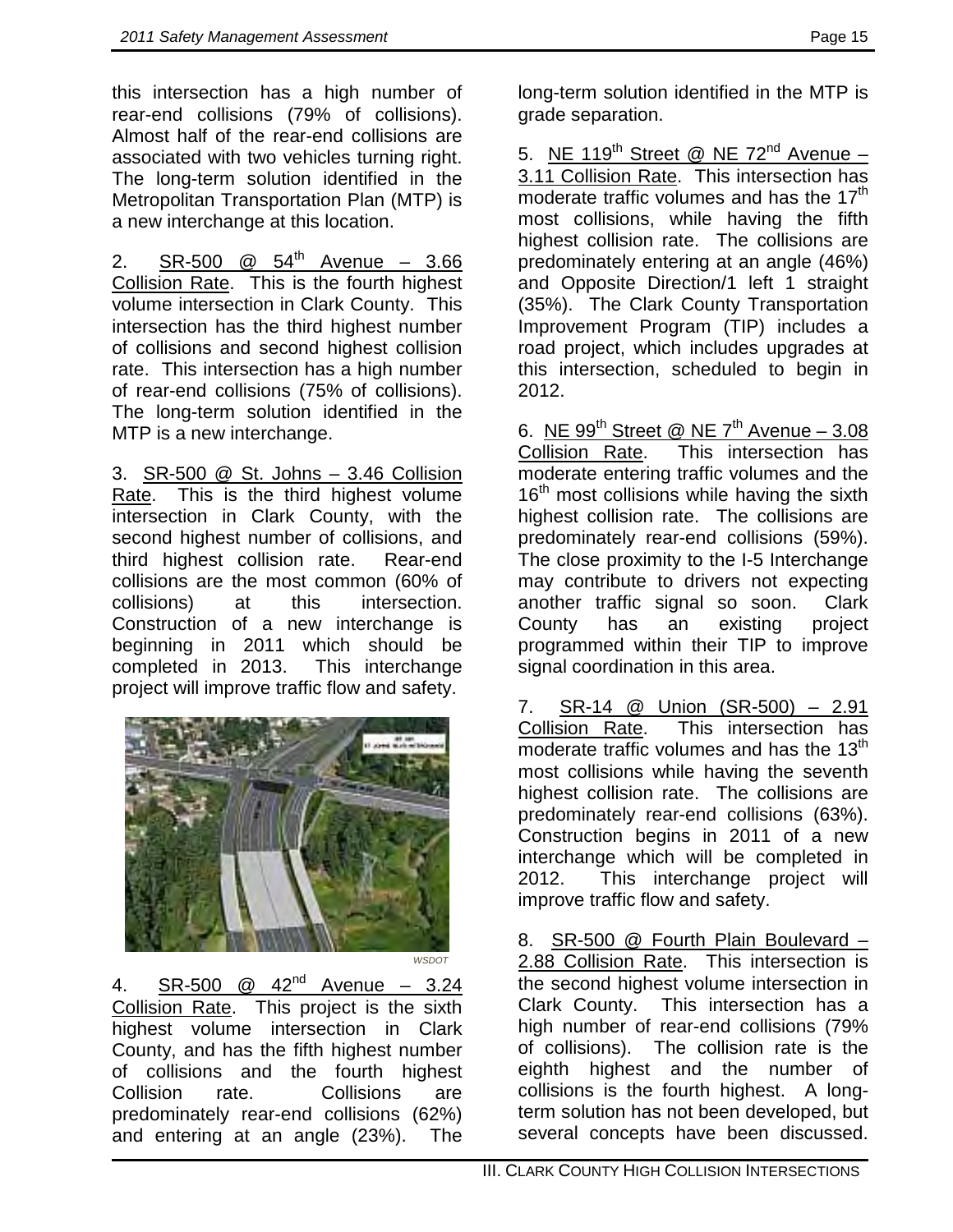In 2012, WSDOT will add a right turn lane from southbound SR 503 to westbound Fourth Plain Blvd. This project will also add a center barrier just north of the intersection between Fourth Plain and 65<sup>th</sup> Street to improve safety.

9. NE  $18^{th}$  Street @ NE  $112^{th}$  Avenue – 2.68 Collision Rate. This intersection has moderate traffic volumes and various collision types. This intersection is currently under construction and will be rebuilt to improve safety and accommodate traffic associated with a future I-205/18<sup>th</sup> Street Interchange.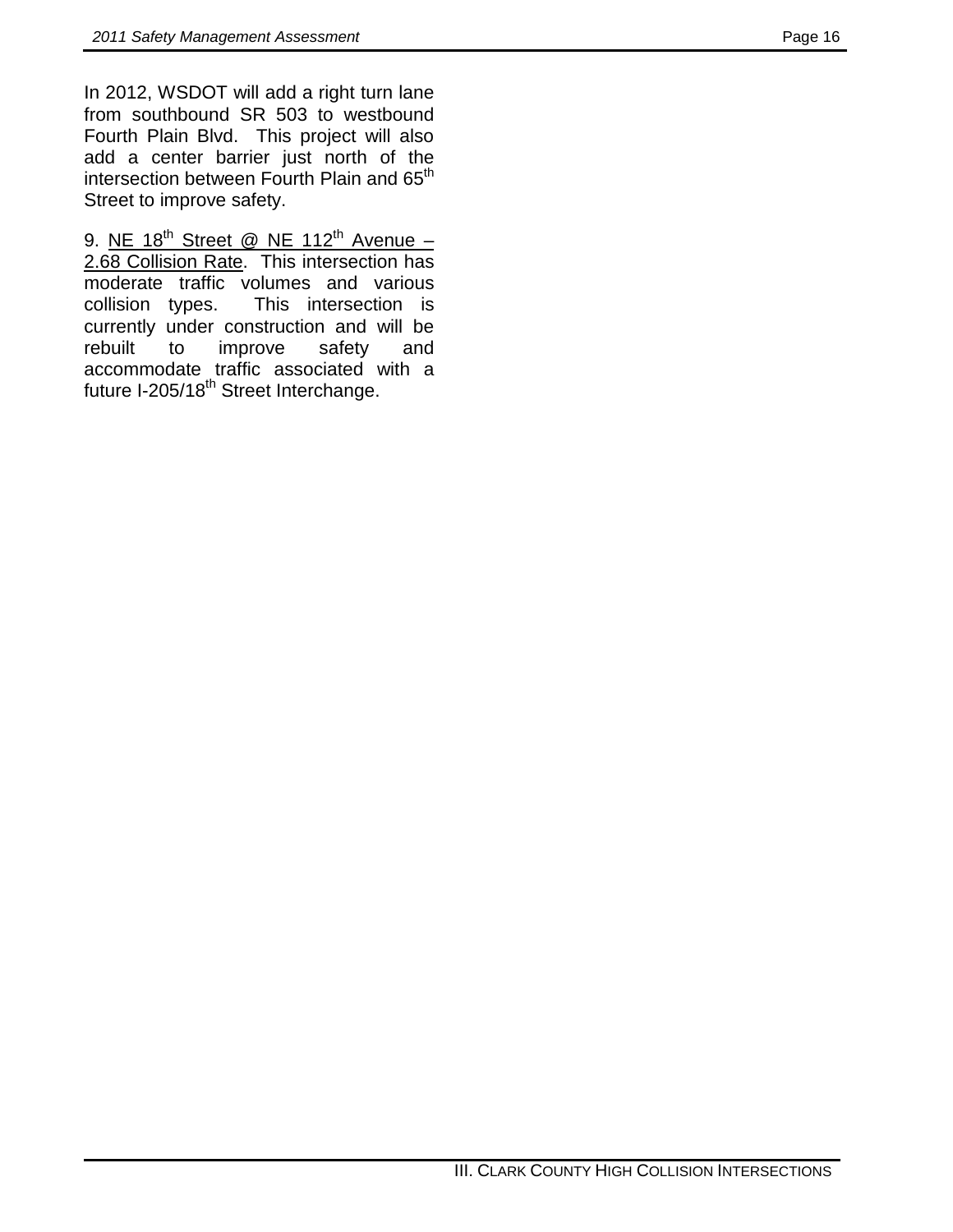

**Figure 12 Clark County High Collision Intersections by Total Collisions**